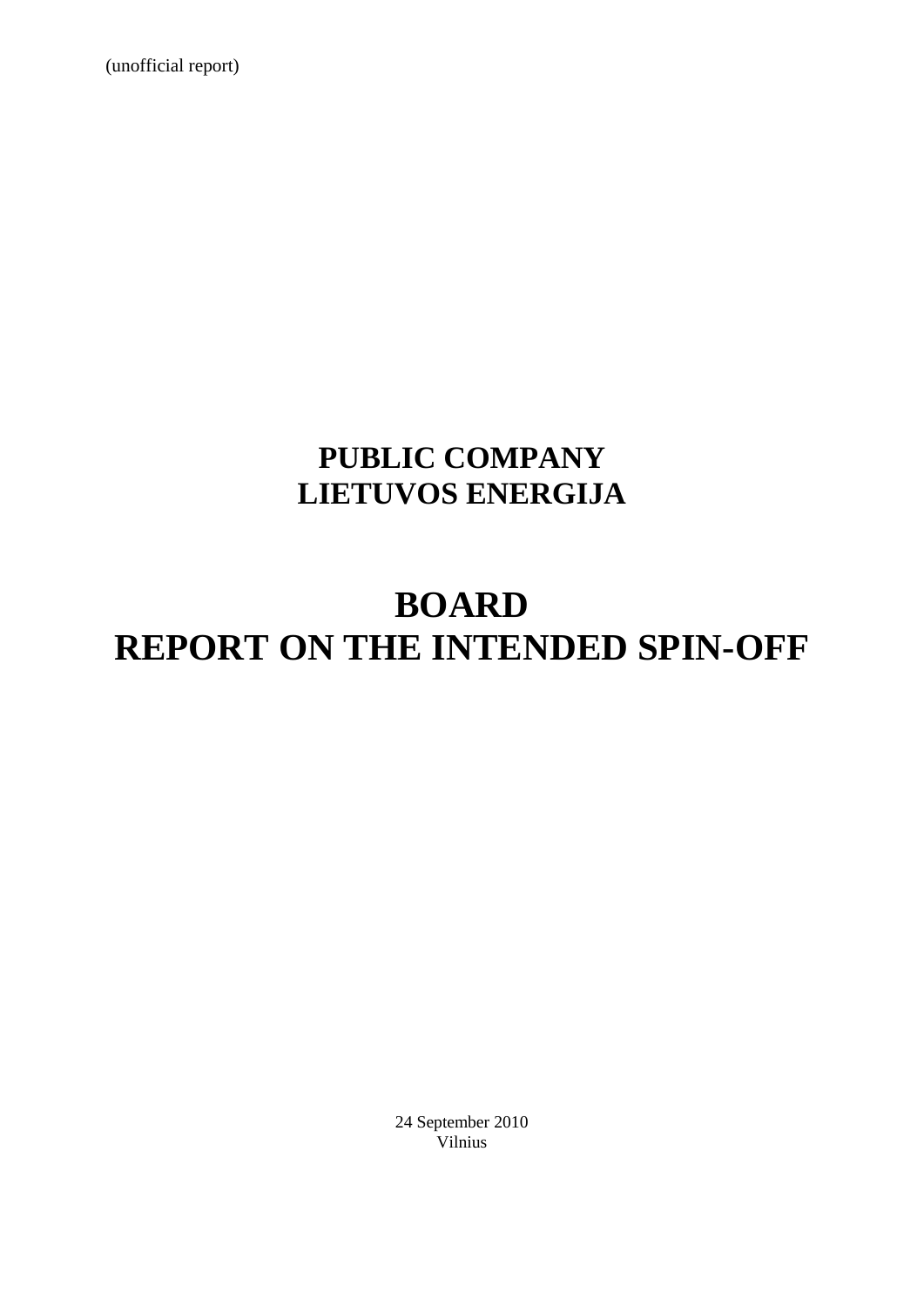### **TABLE OF CONTENT**

| 2.               |                                                                            |  |
|------------------|----------------------------------------------------------------------------|--|
| $\mathfrak{Z}$ . | INFORMATION ABOUT THE COMPANY PARTICIPATING IN THE SPIN-OFF AND COMPANIES  |  |
|                  |                                                                            |  |
| 4 <sub>1</sub>   | MODE OF EFFECTING THE SPIN-OFF. COMPANY TO BE WOUND UP AND COMPANIES TO BE |  |
|                  |                                                                            |  |
| 5 <sub>1</sub>   |                                                                            |  |
| 6.               |                                                                            |  |
| 7.               |                                                                            |  |
| 8.               | INFORMATION ABOUT PREPARATION OF THE SPIN-OFF TERMS VALUATION REPORT 26    |  |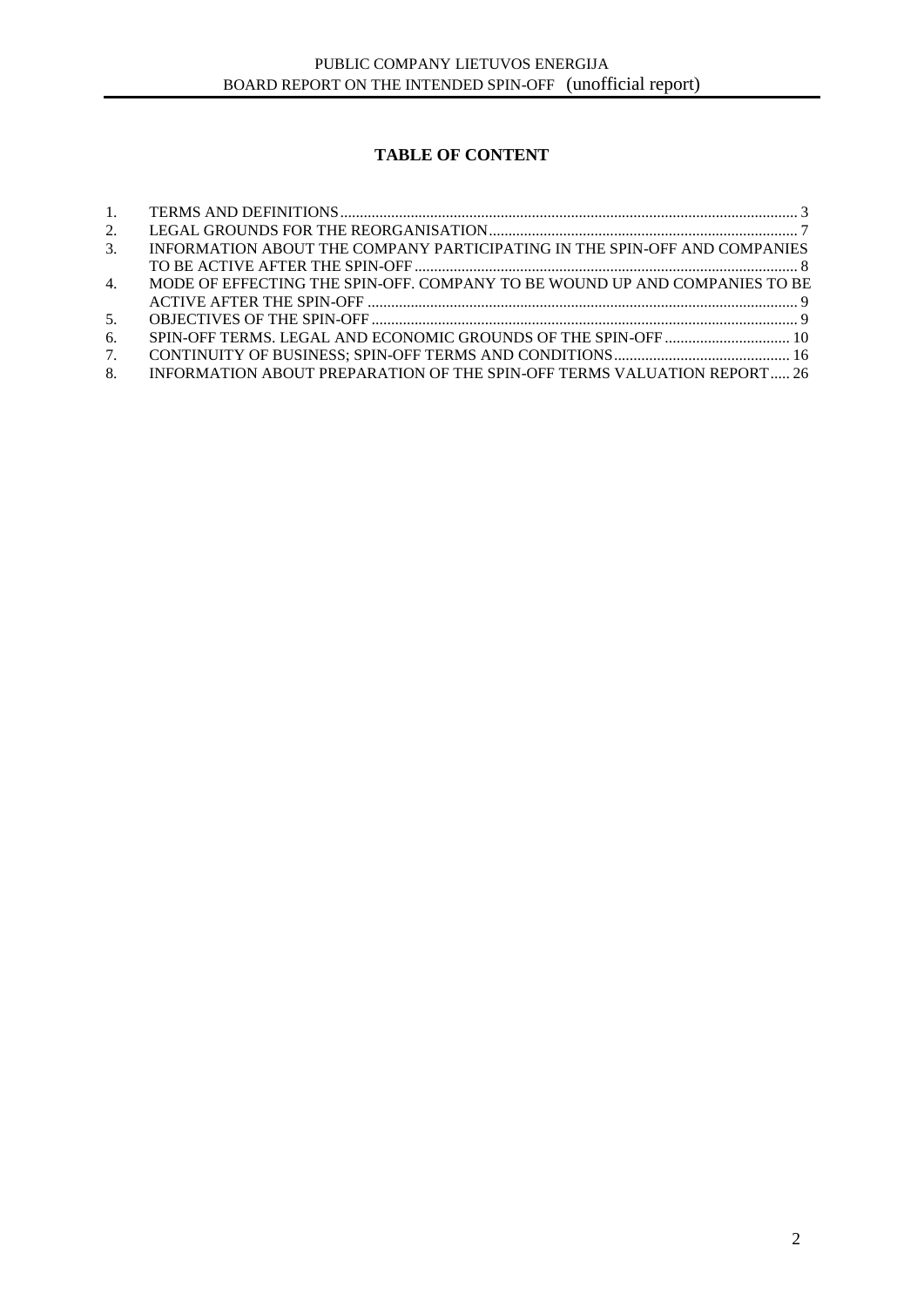#### **1. TERMS AND DEFINITIONS**

- 1.1. Capitalised terms in this Report of the Board of the Public Company LIETUVOS ENERGIJA on the intended Spin-Off of the Public Company LIETUVOS ENERGIJA shall have the below indicated meanings, unless different meanings are accorded to them by the context:
- 1.1.1. **"LITGRID turtas AB"**, **"LITGRID turtas"** or the **"New Company"** means a new company established under the Spin-Off Terms on the basis of the part of the Public Company LIETUVOS ENERGIJA, to which the part of the assets, rights and obligations of the Public Company LIETUVOS ENERGIJA is transferred and the intended name of which is LITGRID turtas AB. In this Board Report the terms the New Company, LITGRID turtas and LITGRID turtas AB shall have the same meanings.
- 1.1.2. **"Shareholder"** or **"Shareholders"** means shareholders of the Company, each of them individually or all of them jointly, accordingly.
- 1.1.3. **"Company Law"** means the 13 July 2000 Law of the Republic of Lithuanian on Companies No VIII-1835 (the wording of the 22 December 2009 Law No XI-611).
- 1.1.4. **"Spin-Off Part"** means the part to be separated from AB Lietuvos energija at the time of the Spin-Off comprising the activity carried out by AB Lietuvos energija, directly and indirectly (through its subsidiaries), of the Transmission System Operator, electricity market operator and part of the Information Technologies and other electric energy activity relating to the activity carried out by the Transmission System Operator, as stipulated in this Board Report and the Spin-Off Terms, i.e. the part of the Company"s activity in the form of assets, rights, obligations and transactions which, from an organisational point of view, constitute an independent economic entity carrying out its activities and capable of functioning by its own means and basing on which, in accordance with the Spin-Off Terms, LITGRID turtas AB is being established. A precise description of the Spin-Off Part is presented in item 7.6 of the Board Report and Section 9 of the Spin-Off Terms and the respective annexes to the Spin-Off Terms.
- 1.1.5. **"Spin-Off"** means the separation of the Spin-Off Part of AB Lietuvos energija, which continues its activity after the spin-off, indicated in this Board Report and the Spin-Off Terms and establishing of the New Company on the basis of the assets, rights and obligations attributed to this Spin-Off Part, carried out in accordance with the Spin-Off Terms.
- 1.1.6. **"Spin-Off Terms"** means the spin-off terms of the Company (including all annexes, supplementations of the Spin-Off Terms and other documents attached to the Spin-Off Terms).
- 1.1.7. **"Day of Execution of the Spin-Off Terms"** means the day on which, in compliance with the 18 June 2010 resolution of the Company"s extraordinary general meeting of shareholders (the Shareholders), the extract from which is attached to the Spin-Off Terms (Annex 6), the prepared draft Spin-Off Terms is approved by the Company"s Board.
- 1.1.8. **"Company"** or **"AB Lietuvos energija"** means the Public Company LIETUVOS ENERGIJA, legal entity code 220551550, VAT payer code LT205515515, registered office at Žvejų g. 14, Vilnius, Republic of Lithuania, which will carry out its activity until the end of the Spin-Off, as well as continue its activity after the Spin-Off, in view of the context of this Board Report and the Spin-Off Terms.
- 1.1.9. **"Decision on the Company Spin-Off"** means a decision of the Company"s general meeting of shareholders regarding the spin-off of the Company which approves the Spin-Off Terms, amends the articles of association of the Company, approves the articles of association of the New Company and settles other issues pertaining to the Spin-Off and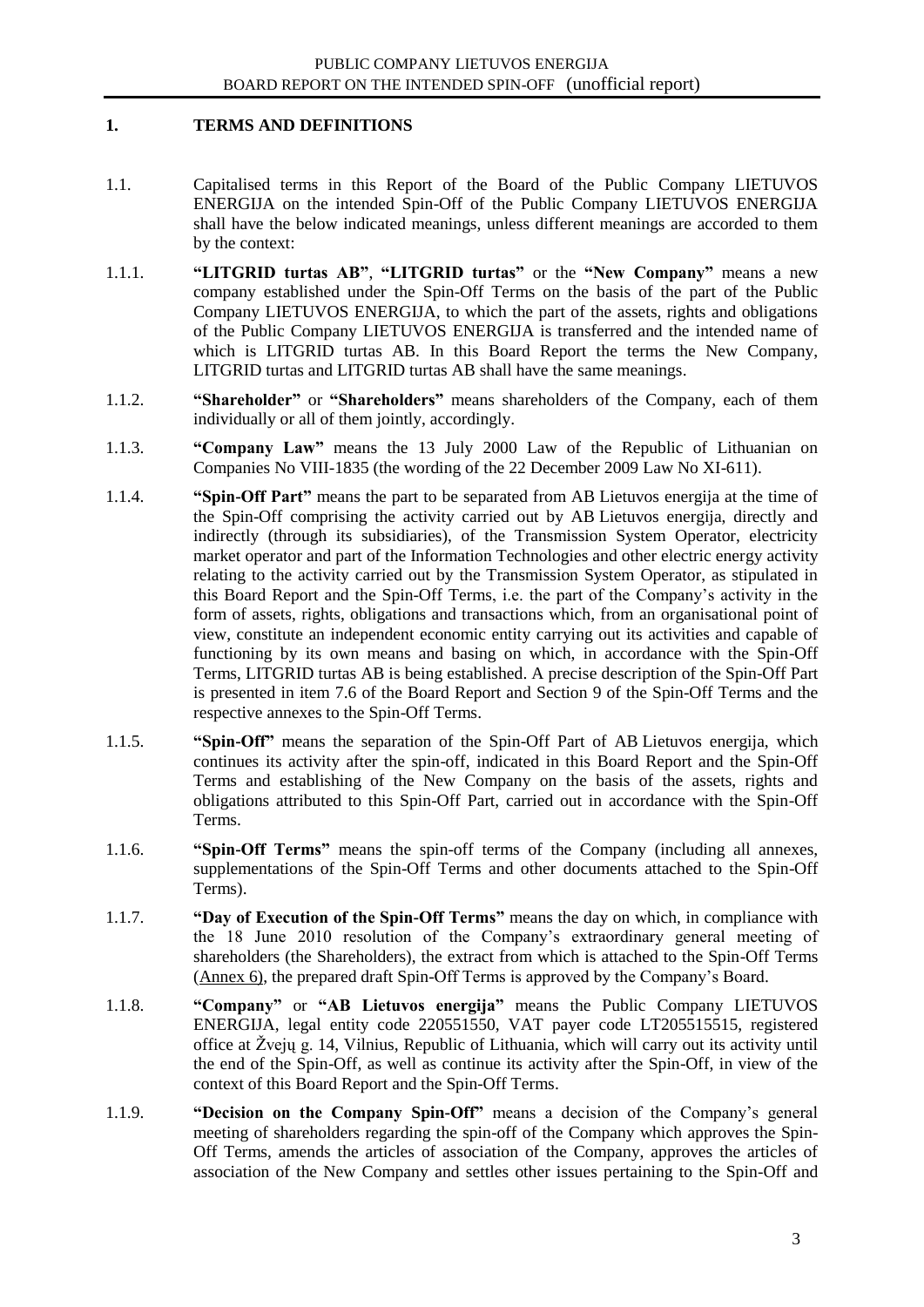settlement of which is necessary or expedient under the applicable legal acts of the Republic of Lithuania.

- 1.1.10. **"EP"** means UAB Energetikos pajėgos, legal entity code 136046431, VAT payer code LT360464314, registered office at T. Masiulio g. 16D, Kaunas, Republic of Lithuania, 100% of which are held by the Company as at the Day of Execution of the Spin-Off Terms, and which carries out activity relating to servicing the electricity network, including implementation of projects of construction, reconstruction and repair of energy and communication buildings, preparing energy development schemes and projects.
- 1.1.11. **"ETP"** means UAB ELEKTROS TINKLO PASLAUGOS, legal entity code 300072351, VAT payer code LT100001363914, registered office at Motorų g. 2, Vilnius, Republic of Lithuania, 100% of which are held by the Public Company Rytų skirstomieji tinklai (legal entity code 110870890, registered office at P. Lukšio g. 5B, Vilnius, Republic of Lithuania) as at the Day of Execution of the Spin-Off Terms, and which carries out activity relating to servicing the electricity network, including carrying out of works of maintenance, operation, repair of the electricity network and equipment, internal electricity installation.
- 1.1.12. **"Final Spin-Off Balance Sheets"** means spin-off balance sheets drawn up on the basis of the principles and rules set out in Annex 3 to the Spin-Off Terms which will record the final capital, assets, rights and obligations to be attributed to the Company and the New Company after the Spin-Off.
- 1.1.13. **"Information Technologies Activity"** means activity carried out by AB Lietuvos energija in the sphere of information technologies and telecommunications, one of its main spheres being organisation, maintenance and support of creation of applied systems for the energy system and which is meant for the internal needs of the Company and its subsidiaries (the **Corporate Information Technologies Activity** or **CIT Activity**), provision of services of data transmission, the internet, lease of technical areas and other services for external clients (the **Information Technologies Commercial Activity** or **ITC Activity**).
- 1.1.14. **"IT Commerce"** means UAB Data Logistics Centre, legal entity code 302541281 registered office at A.Juozapavičiaus g. 13, Vilnius, Republic of Lithuania, 100% of which are held by the Company as at the Day of Execution of the Spin-Off Terms, and which plans to carry out activity in the sphere of information technologies and telecommunications and provide services of data centres, data transmission, lease of the respective Fibre Lines and other telecommunication services to external clients.
- 1.1.15. **"Register of Legal Entities"** or **"RLE"** means the Register of Legal Entities of the Republic of Lithuania established on 12 November 2003 by Resolution No 1407 of the Government of the Republic of Lithuania "On the establishment of the Register of Legal Entities and approval of the Regulations of the Register of Legal Entities" (Official Gazette Valstybės Žinios, 13.11.2003, No: 107, Publ. No: 4810).
- 1.1.16. **"LEL"** means the Public Company LIETUVOS ELEKTRINĖ, legal entity code 110870933, VAT payer code LT108709314, registered office at Elektrinės g. 21, Elektrėnai, Republic of Lithuania.
- 1.1.17. **"Remaining Part"** means the entirety of the assets, rights, obligations and transactions of the Company which is not transferred to the New Company, as indicated in item 7.7 of this Board Report and Section 10 of the Spin-Off Terms, and under the Spin-Off Terms retained by the Company to be active after the Spin-Off.
- 1.1.18. **"LITGRID AB"** means LITGRID AB, legal entity code 302449655, VAT payer code LT100005013315, registered office at A. Juozapavičiaus g. 13, Vilnius, Republic of Lithuania, 100% of which are held by the Company as at the Day of Execution of the Spin-Off Terms, and which carries out activity of electricity transmission system operator and whose shares, as relating to the Spin-Off Part, shall be transferred to the New Company in compliance with the Spin-Off Terms.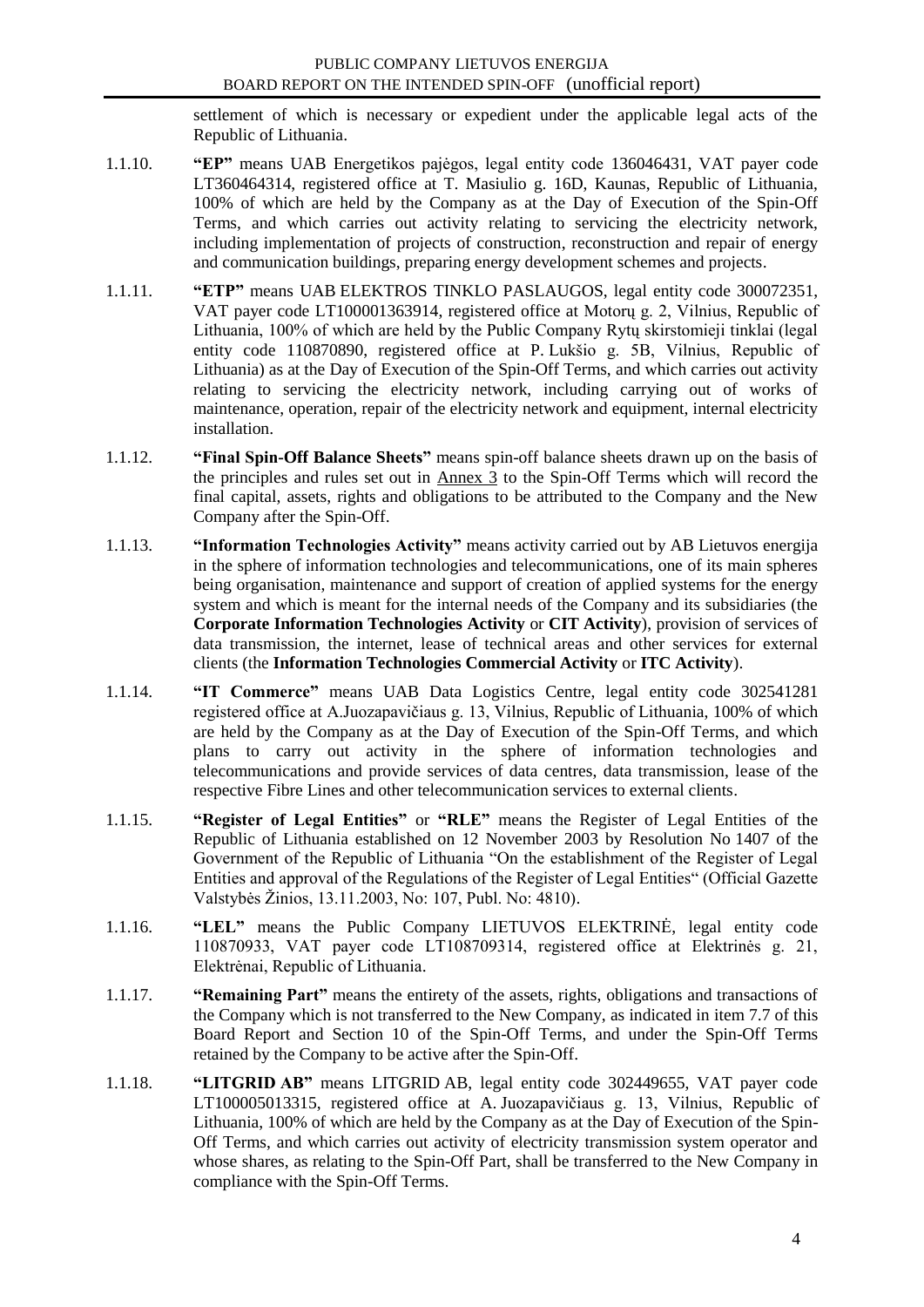- 1.1.19. **"Transfer-Acceptance Act"** means the transfer-acceptance act (irrespective of the name) for the Spin-Off Part executed by the Company which continues its activity after the Spin-Off and the New Company under the Spin-Off Terms on the basis of which the entire Spin-Off Part is transferred to the New Company. In case of execution of not one, but several Spin-Off Part transfer-acceptance documents for the transfer of the Spin-Off Part, then the "**Transfer-Acceptance Act**" means the entirety of all such transfer-acceptance documents.
- 1.1.20. **"Transmission System Operator's Activity"** or **"TSO Activity"** means (i) activity of management, operation, development, technical maintenance and repair of electricity transmission networks and connection lines with other electricity systems carried out by AB Lietuvos energija directly and indirectly (through its subsidiaries); (ii) as well as activity relating to performance of functions of national balancing, dispatcher control and systemic services provision; ensuring of reliability, integrity and compatibility of electricity system operation; and (iii) other activity relating to electricity transmission and ensuring reliable operation of the electricity system.
- 1.1.21. **"Assets of the Transmission System"** means high voltage electricity transmission networks functioning under inter-coordinated regime and their technological appurtenances, including transformer sub-stations, distribution units and connection lines and other assets directly relating to the Spin-Off Part, owned by the Company.
- 1.1.22. **"Spin-Off Balance Sheets as at 30 June 2010"** means the spin-off balance sheets drawn up on the basis of the 30 June 2010 balance sheet of the Company and the rules set out in Annex 1 to the Spin-Off Terms. The Spin-Off Balance Sheets as at 30 June 2010 shall be attached to the Spin-Off Terms as Annex 2.
- 1.1.23. **"Fibre Lines"** means the fibre lines owned by the Company which are (i) meant for transmission of dispatcher control and other information pertaining to the Transmission System Operator"s Activity within the electricity transmission network and which are relating to the Spin-Off Part and are separately enumerated in Annex 16 to the Spin-Off Terms as well as repeatedly indicated in Annex 10 to the Spin-Off Terms (**Fibre Lines 1**) and (ii) which may be used for provision of telecommunications or IT services and are non-relating to the Spin-Off Part (**Fibre Lines 2**).
- 1.1.24. **"TED"** means the Company"s unit, i.e. an electricity transmission network operation unit which discharges the functions of maintaining and servicing the electricity network.
- 1.1.25. **"TETAS"** means UAB TETAS, legal entity code 300513148, VAT payer code LT100002045610, registered office at Senamiesčio g. 102B, Panevėžys, Republic of Lithuania, 100% of which are held by the Public Company Rytų skirstomieji tinklai (legal entity code 110870890, registered office at P. Lukšio g. 5B, Vilnius, Republic of Lithuania) as at the Day of Execution of the Spin-Off Terms, and which carries out activity relating to servicing the electricity network, including carrying out of works of maintenance of electricity equipment, testing of electricity distribution units and other equipment.
- 1.1.26. **"TIC"** means UAB Technologijų ir inovacijų centras, legal entity code 302527488, registered office at Žvejų g. 14, Vilnius, Republic of Lithuania, 100% of which are held by the VAE as at the Day of Execution of the Spin-Off Terms, and which intends to carry out activity in the sphere of information technologies and telecommunications and service and provide services to the Company, the New Company, their subsidiaries, as well as other companies directly and/or indirectly controlled by VAE.
- 1.1.27. **"Property Management Company"** means UAB Kruonio investicijos, legal entity code 300634954, VAT payer code LT100003223011, registered office at Kruonio II k., Kaišiadorių raj., Republic of Lithuania, 100% of which are held by the Company as at the Day of Execution of the Spin-Off Terms, and which intends to carry out activity relating to management, use, disposal of the non-technological assets (mainly real property) owned by it and activity of recreation organisation.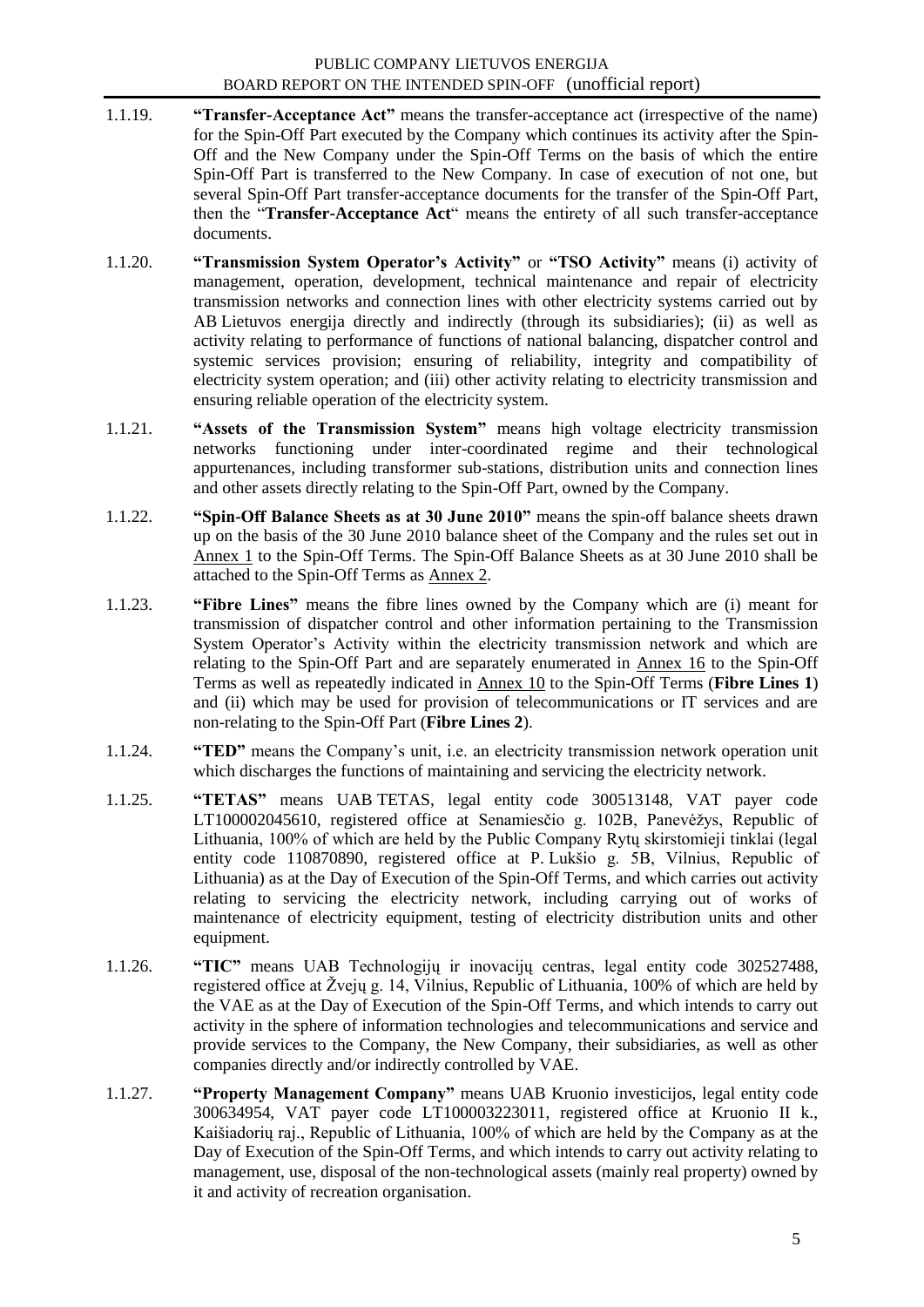- 1.1.28. **"VAE"** means UAB Visagino atominė elektrinė, legal entity code 301844044, VAT payer code LT100004278519, registered office at Žvejų g. 14, Vilnius, Republic of Lithuania, which is a shareholder of the Company holding 97.5% of the shares in the Company.
- 1.1.29. **"Board Report"** means this report of the Board of the Public Company LIETUVOS ENERGIJA on the intended Spin-Off of the Public Company LIETUVOS ENERGIJA.
- 1.1.30. **"Companies to be Active"** means jointly the Company which will continue its activity after the Spin-Off and the New Company.
- 1.2. In the Board Report the words in the singular form may, depending on the context, comprise the plural form and vice versa. Similarly, words in the masculine gender may, depending on the context, comprise the feminine gender and vice versa. The names in the Board Report are used only for convenience purposes and shall have no impact on the meaning or interpretation of the Board Report. Each time when the words such as "includes", "including" or words of the similar meaning are used in the Board Report, it shall be deemed that they shall be followed by the words "not limiting to".
- 1.3. A reference to a particular article, paragraph or item in the Board Report shall mean a reference to that particular article, paragraph or item of the Board Report, unless otherwise stipulated.
- 1.4. Dates of adoption of the laws referred to in the Board Report, their numbers and references indicating them as laws of the Republic of Lithuania, shall be presented only when referring to such laws for the first time in the Board Report. Further on, any reference in the Board Report to the respective law shall contain only the name of such law.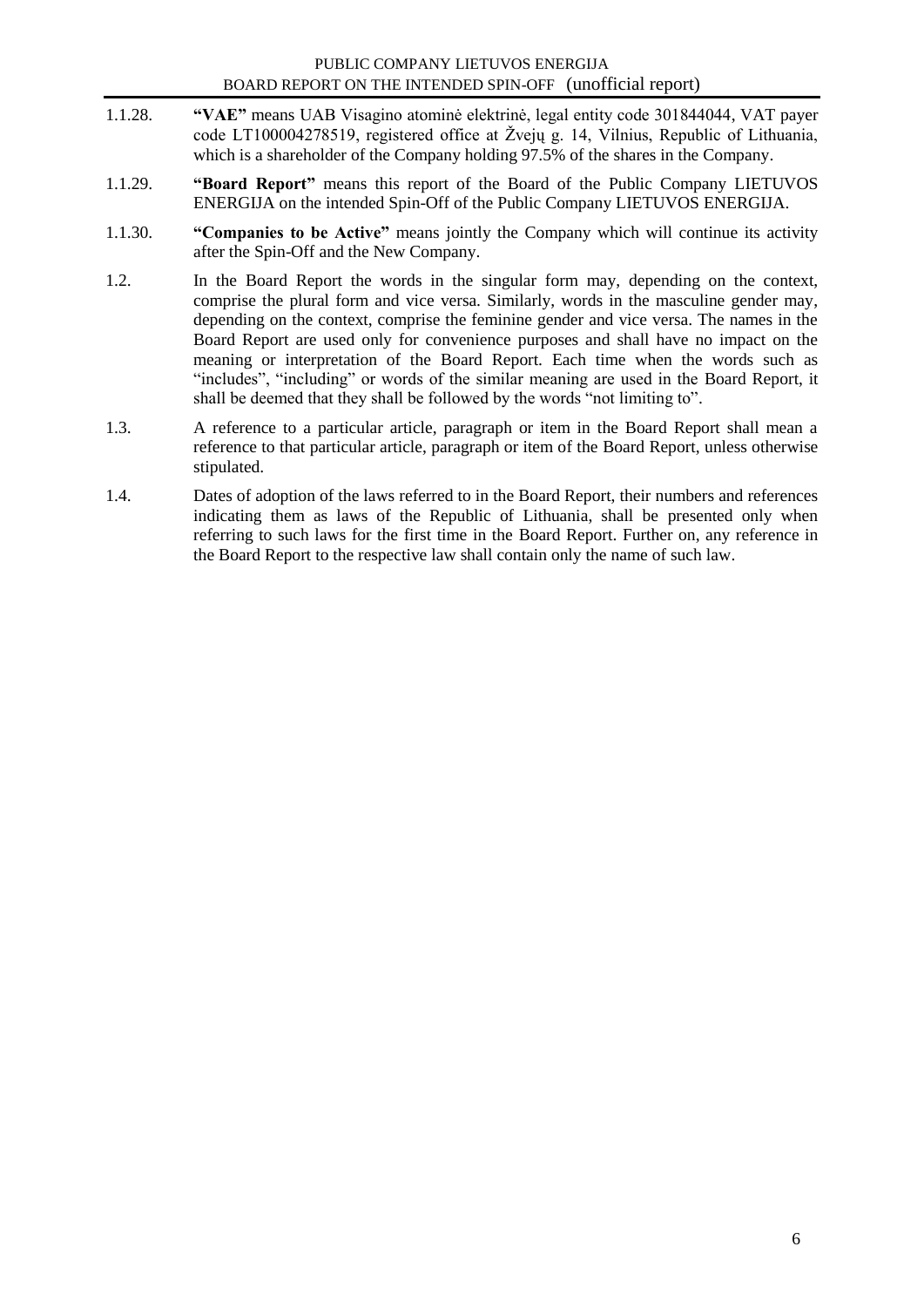#### **2. LEGAL GROUNDS FOR THE REORGANISATION**

Basing on the Spin-Off Terms the draft of which was approved by decision of the Board of AB Lietuvos energija adopted at the sitting of the Board of AB Lietuvos energija held on 24 September 2010, the part of AB Lietuvos energija participating in the Spin-Off shall be separated establishing a new company of the same legal form under the name LITGRID turtas AB on the basis of the assets, rights and obligations attributed to such part. The Spin-Off envisaged in the Spin-Off Terms shall be carried out, if the Company"s general meeting of shareholders adopts a resolution on the approval of the Company"s Spin-Off Terms.

The Board Report of AB Lietuvos energija on the intended Spin-Off of AB Lietuvos energija is prepared basing on paragraph 3 of Article 2.99 of the Civil Code of the Republic of Lithuania and Article 64 of the Company Law.

This Board Report of AB Lietuvos energija on the intended Spin-Off of AB Lietuvos energija was approved by decision of the Board of AB Lietuvos energija adopted at the sitting of the Board held on 24 September 2010.

Arvydas Darulis

\_\_\_\_\_\_\_\_\_\_\_\_\_\_\_\_\_\_\_\_\_\_\_

Chairman of the Board of AB Lietuvos energija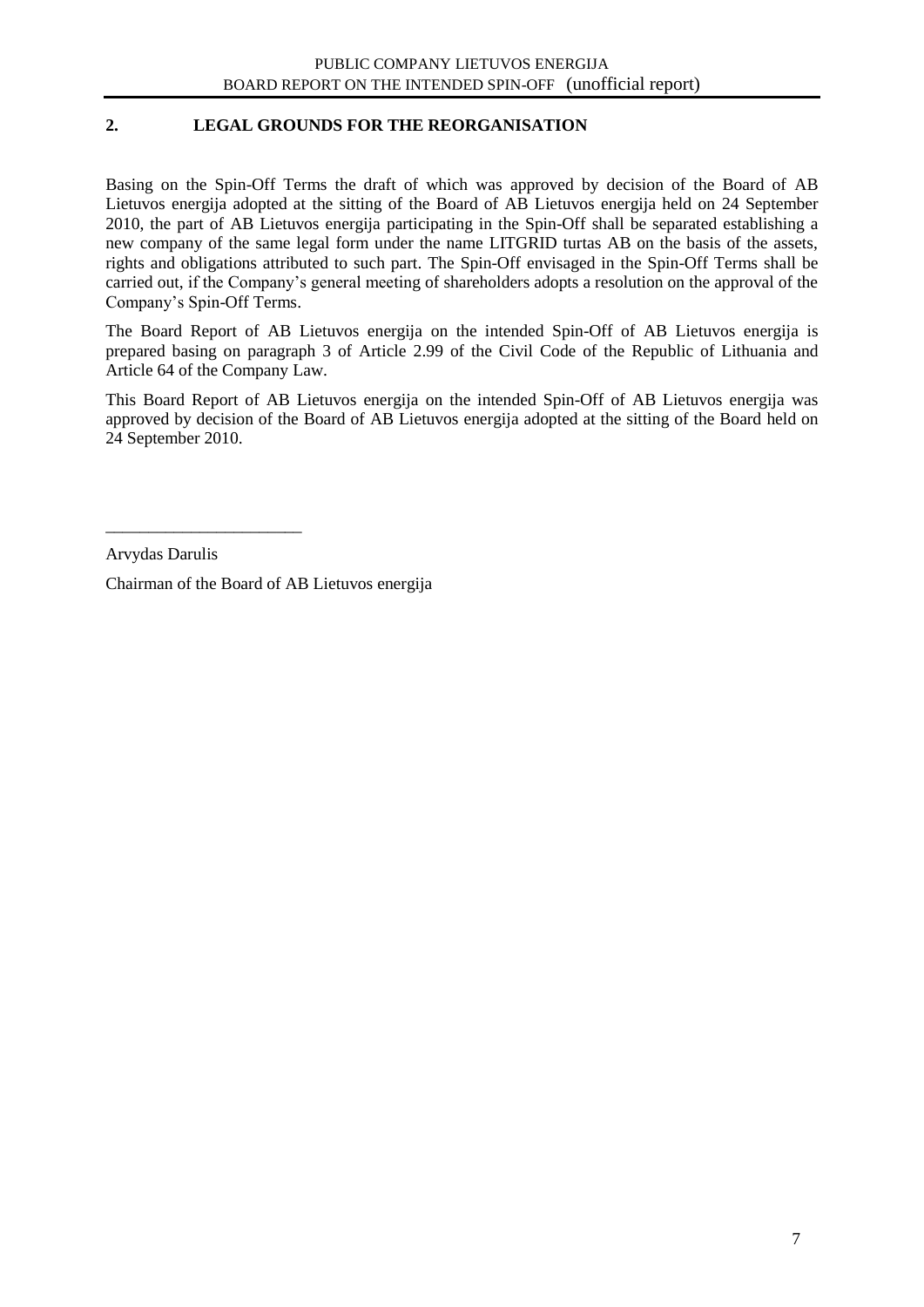#### **3. INFORMATION ABOUT THE COMPANY PARTICIPATING IN THE SPIN-OFF AND COMPANIES TO BE ACTIVE AFTER THE SPIN-OFF**

- 3.1. The company participating in the Spin-Off:
	- name Public Company LIETUVOS ENERGIJA;
	- legal form public company;
	- registered office at Žvejų g. 14, Vilnius, Republic of Lithuania;
	- $code 220551550;$
	- value added tax payer code  $-LT205515515$ ;
	- register in which the data about the Company are accumulated and stored Register of Legal Entities;
	- authorised capital  $-$  LTL 993 614 306 (nine hundred ninety three million six hundred fourteen thousand three hundred and six litas), divided into 993 614 306 (nine hundred ninety three million six hundred fourteen thousand three hundred and six) ordinary registered shares of LTL 1 (one litas) par value, issue (ISIN) code LT0000117681;
	- amount of the paid-up authorised capital  $-$  LTL 993 614 306 (nine hundred ninety three million six hundred fourteen thousand three hundred and six litas);
	- period of activity unlimited;
	- all the regulated information published by AB Lietuvos energija, including the historical financial information for 2007, 2008 and 2009 and the interim financial information, may be accessed at the website of AB Lietuvos energija [www.le.lt,](http://www.le.lt/) the website of AB NASDAQ OMX Vilnius Stock Exchange [www.nasdaqomxbaltic.com](http://www.nasdaqomxbaltic.com/) and the Central Storage Facility [www.crib.lt.](http://www.crib.lt/)

3.2. The company to be active after the Spin-Off:

- name Public Company LIETUVOS ENERGIJA;
- legal form public company;
- registered office at Žvejų g. 14, Vilnius, Republic of Lithuania;
- $code 220551550$ ;
- value added tax payer code  $-LT205515515$ ;
- register in which the data about the Company are accumulated and stored Register of Legal Entities;
- authorised capital LTL 489 282 926 (four hundred eighty nine million two hundred eighty two thousand nine hundred twenty six litas), divided into 489 282 926 (four hundred eighty nine million two hundred eighty two thousand nine hundred twenty six) ordinary registered shares of LTL 1 (one litas) par value, issue (ISIN) code LT0000117681;
- amount of the paid-up authorised capital  $-$  LTL 489 282 926 (four hundred eighty nine million two hundred eighty two thousand nine hundred twenty six litas);
- period of activity unlimited;
- all the regulated information published by AB Lietuvos energija, including the historical financial information for 2007, 2008 and 2009 and the interim financial information, may be accessed at the website of AB Lietuvos energija [www.le.lt,](http://www.le.lt/) the website of AB NASDAQ OMX Vilnius Stock Exchange [www.nasdaqomxbaltic.com](http://www.nasdaqomxbaltic.com/) and the Central Storage Facility [www.crib.lt.](http://www.crib.lt/)
- 3.3. The new company to be established after the Spin-Off: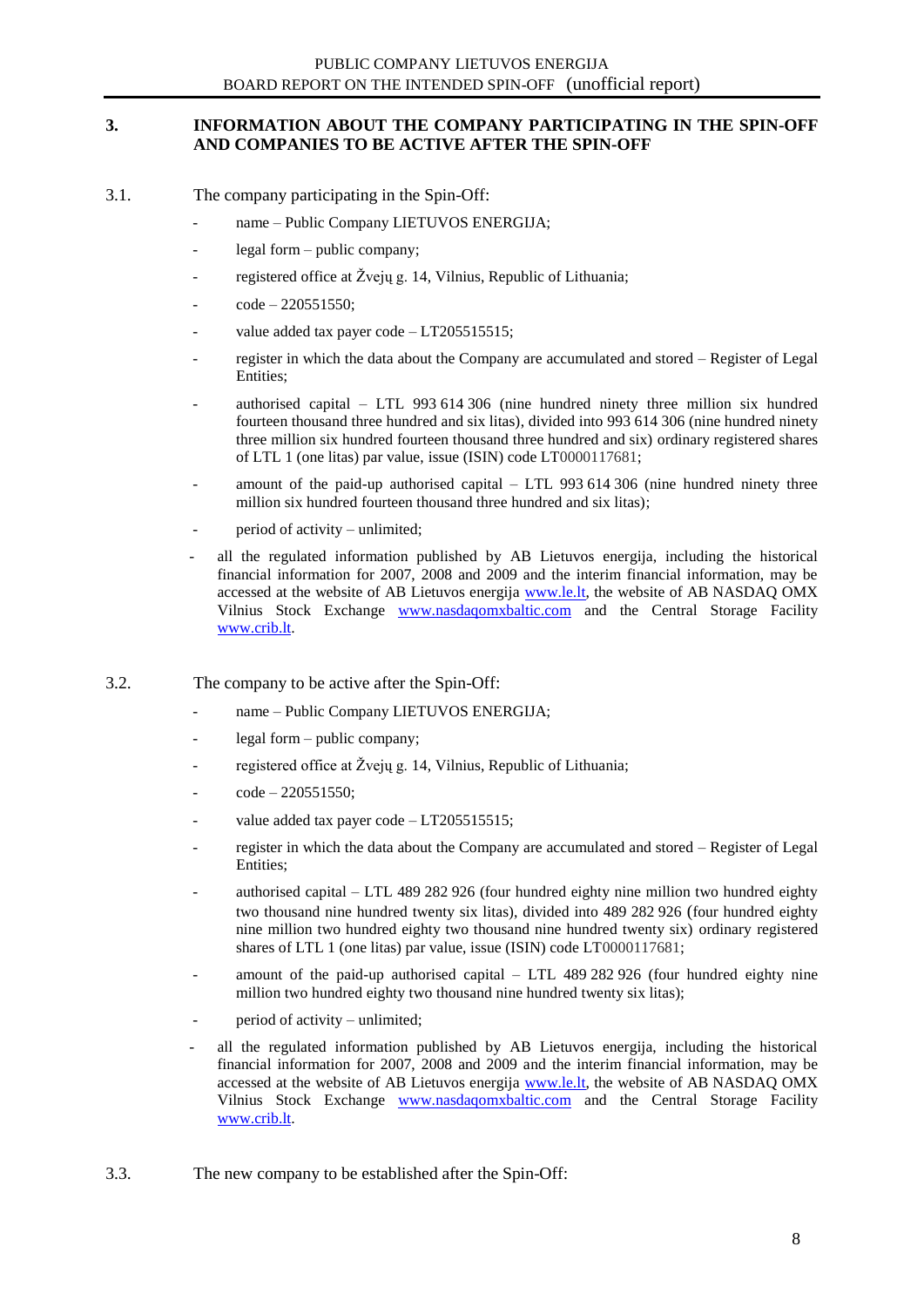- name LITGRID turtas AB;
- legal form public company;
- registered office at A. Juozapavičiaus g. 13, Vilnius, Republic of Lithuania;
- code the code will be given under the procedure established by legal acts of the Republic of Lithuania after registration of the New Company in the Register of Legal Entities;
- register in which the data about the Company are accumulated and stored Register of Legal Entities;
- authorised capital LTL 504 331 380 (five hundred and four million three hundred thirty one thousand three hundred eighty litas), to be formed in accordance with the procedure established in the Spin-Off Terms;
- amount of the paid-up authorised capital LTL 504 331 380 (five hundred and four million three hundred thirty one thousand three hundred eighty litas);
- period of activity unlimited;
- share issue (ISIN) code will be given after registration of the share issue of the New Company in the Central Securities Depository.

#### **4. MODE OF EFFECTING THE SPIN-OFF. COMPANY TO BE WOUND UP AND COMPANIES TO BE ACTIVE AFTER THE SPIN-OFF**

- 4.1. The Spin-Off procedures shall be effected applying the spin-off mode stipulated in paragraph 1 of Article 71 of the Company Law – where a part of the Company which continues its activity shall be separated and a new company of the same legal form shall be established on the basis of the assets, rights and obligations attributed to this part, and, in compliance with the provisions of paragraph 2 of Article 71 of the Company Law, applying to the Spin-Off procedure *mutatis mutandis* the provisions of the Civil Code approved by the 18 July 2000 Law No VIII-1864 of the Republic of Lithuania and Company Law of the Republic of Lithuania regulating the mode of reorganisation division by the formation of a new company. The Spin-Off may be appealed against in court according to the procedure established by the legal acts of the Republic of Lithuania and in case of the grounds established in the legal acts of the Republic of Lithuania the Spin-Off may be recognised as invalid.
- 4.2. On the basis of the Spin-Off Terms, the part of AB Lietuvos energija, which will continue its activity after the Spin-Off, shall be separated and a new company of the same legal form – LITGRID turtas AB shall be established on the basis of the assets, rights and obligations attributed to this Spin-Off Part in the Spin-Off Terms.
- 4.3. There are no companies which will be wound up after the Spin-Off.
- 4.4. After the Spin-Off, AB Lietuvos energija will continue its activity, and also LITGRID turtas AB will be established and will start its activity.

#### **5. OBJECTIVES OF THE SPIN-OFF**

5.1. On 4 May 2010, the Government of the Republic of Lithuania in its sitting approved the conception of the Law on Electricity of the Republic of Lithuania, which provided for unbundling of electricity transmission activity from the activities of its distribution, generation and supply by choosing the main alternative from the third legislative package for the European Union energy, i.e. full ownership unbundling, ensuring effective separation of electricity transmission activity from electricity generation, supply, and distribution activities. To that end the vertically integrated companies of that sector must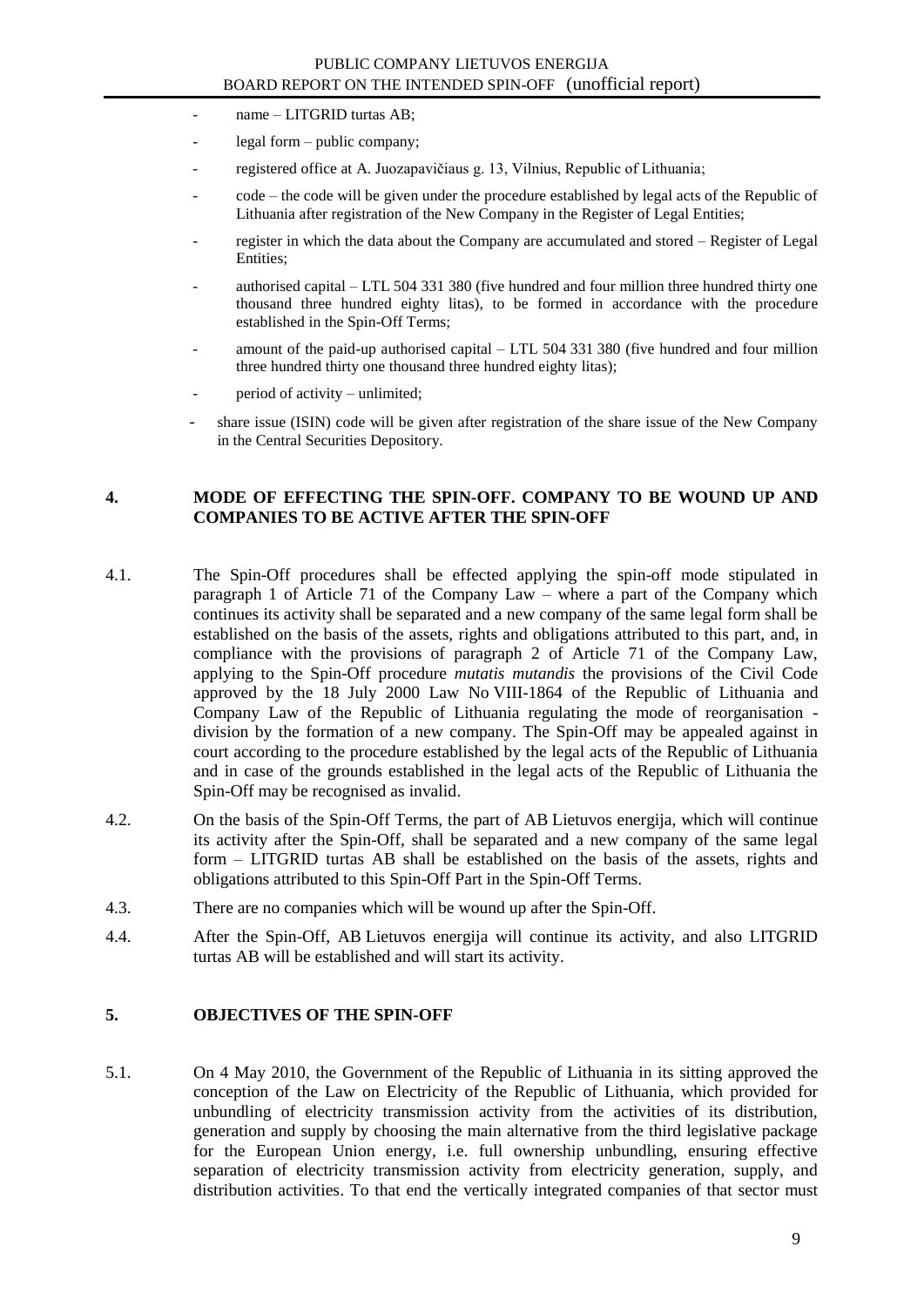be reorganised so that their control and management would satisfy the requirements of the Directive. On 1 January 2010, AB Lietuvos energija transferred its transmission operator"s business to its subsidiary LITGRID AB. However, AB Lietuvos energija remains the owner of the transmission network infrastructure. To achieve full unbundling of the transmission activity and assets from generation and supply activities the conditions must be prepared under which assets and activities unrelated to electricity generation and transmission should be separated from AB Lietuvos energija. For the purpose of implementation of the Lithuanian electricity sector rearrangement plan, AB Lietuvos energija will be used as a basis for formation of the electricity generation block, one of the main objectives of which will be to secure energetic independence of the country and effective satisfaction of the consumers" needs for electricity by using local and renewable energy sources.

#### 5.2. Objectives of the Spin-Off:

- 5.2.1. The aim to ensure the compliance of the activity model of the Lithuanian electricity sector with the national energy strategy, the requirements of the third legislative package for the European Union energy meant for liberalisation of electricity and gas markets, and create conditions for connection of the Lithuanian electricity system with the electricity networks of the continental Europe and ensure financing of the commenced strategic energy project.
- 5.2.2. Creation of conditions for legal independence of the electricity transmission activity and its effective separation from other activities of the electricity sector, thus implementing one of the selected alternatives of separation of the electricity sector established by the third legislative package for the EU energy, i.e. ownership unbundling, ensuring effective separation of electricity transmission activity not only from electricity generation and supply, but also from distribution activities and their commercial interests, i.e. rearrange the vertically integrated energy companies operating in the electricity sector.
- 5.2.3. Creation of conditions for reliable and effective electricity transmission and stability of the energy system in Lithuania.
- 5.2.4. In view of the fact that generally four basic blocks of companies in the energy sector will be formed during the entire rearrangement of the electricity sector: transmission, generation, distribution and servicing, the intention is to create conditions for formation of transmission and generation units, including:
	- 5.2.4.1. The main objectives of formation of the transmission unit are: (i) to separate and purify the transmission activity; (ii) to comply with the requirements of the third legislative package for the EU energy; (iii) to form a strong company capable of connecting the Lithuanian electricity networks with the ECN (European Continental Network) network, beginning with the interconnections with Poland, Sweden; (iv) to implement measures which will assist in liberalisation of the electricity market;
	- 5.2.4.2. Objectives of formation of the generation unit: (i) to purify and concentrate the generation activity within the company group of AB Lietuvos energija – AB Lietuvos energija (these objectives *inter alia* can be attained by transferring LEL shares to AB Lietuvos energija); (ii) to rearrange and centralize production capacities required for ensuring the independence of the Lithuanian energy.
- 5.2.5. To separate, legally and functionally, the Spin-Off Part from AB Lietuvos energija and establish LITGRID turtas AB on the basis of the assets, rights and obligations attributed to it.

#### **6. SPIN-OFF TERMS. LEGAL AND ECONOMIC GROUNDS OF THE SPIN-OFF**

6.1. Legal and economic grounds for the Spin-Off. The Spin-Off Terms were drawn-up by the board of the Company subject to the resolution of the 18 June 2010 extraordinary meeting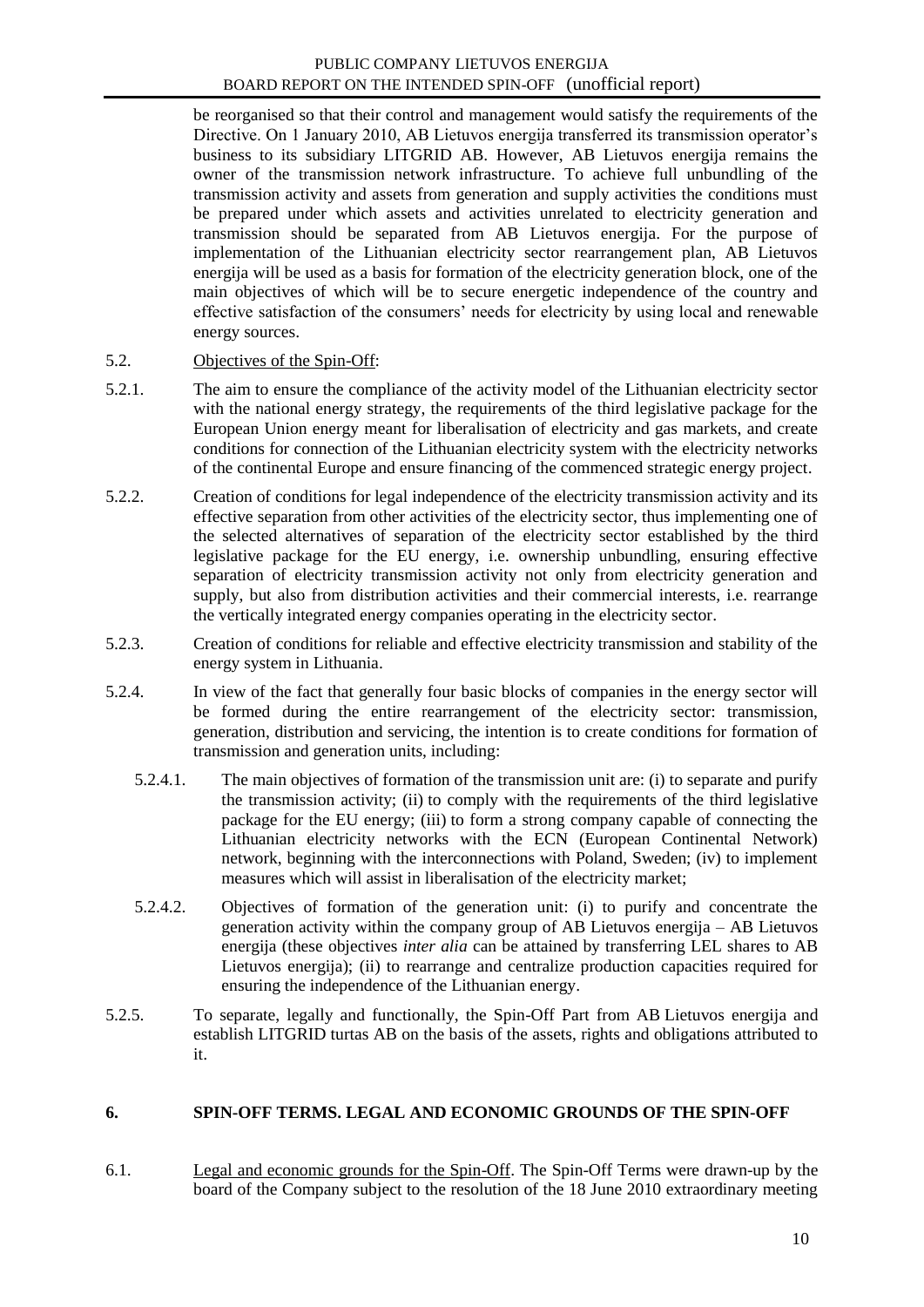of the Company"s shareholders (the draft Spin-Off Terms were discussed at the 24 September 2010 meeting of the board of AB Lietuvos energija and approved by its decision). The Spin-Off Terms were drawn-up subject to the provisions of the Civil Code, Law on Companies and other respective laws and regulations of the Republic of Lithuania. The Spin-Off process is aimed at the implementation of the Spin-Off objectives specified above in this Board Report and the Spin-Off Terms.

- 6.2. Setting the share exchange ratio and authorised capital.
- 6.2.1. As at the Day of Execution of the Spin-Off Terms, the Company"s 100% (one hundred per cent) shares make up 993 614 306 (nine hundred ninety three million six hundred fourteen thousand three hundred and six) ordinary registered shares of LTL 1 (one litas) par value and the par value of all these shares amounts to LTL 993 614 306 (nine hundred ninety three million six hundred fourteen thousand three hundred and six litas). Notably, as at the Day of Execution of the Spin-Off Terms, the composition of the Company"s assets and the amount of the authorised capital, which is equal to LTL 993 614 306 (nine hundred ninety three million six hundred fourteen thousand three hundred and six litas), are different from those which existed as at 30 June 2010 due to the below indicated reasons:
	- 6.2.1.1. On 21 July 2010, the Company"s extraordinary general meeting of shareholders decided to increase the Company"s authorised capital up to LTL 1 004 973 044 (one billion four million nine hundred seventy three thousand forty four litas) and issue 315 457 609 (three hundred fifteen million four hundred fifty seven thousand six hundred and nine) ordinary registered shares of LTL 1 (one litas) par value each, granting all shareholders of the Company the priority right to acquire the newly issued shares. The issue price of one share was equal to LTL 2.07 (two litas and seven cents), while the total issue price of all shares in the Company was equal to LTL 652 997 250.63 (six hundred fifty two million nine hundred ninety seven thousand two hundred fifty litas and sixty three cents).
	- 6.2.1.2. The period of subscription of the newly issued shares was set from 18 August 2010 till 1 September 2010 (inclusively). On 18 August 2010, VAE, exercising the priority right, signed the share subscription agreement regarding acquisition of 304 098 733 (three hundred and four million ninety eight thousand seven hundred thirty three) ordinary registered shares of the Company of LTL 1 (one litas) par value each, and the total issue price of which was equal to LTL 629 484 377.31 (six hundred twenty nine million four hundred eighty four thousand three hundred seventy seven litas thirty one cents). VAE paid up the subscribed shares of the Company on 18 August 2010 by nonmonitory contributions which were transferred to the Company by paying up the newly subscribed shares of the Company and which were made up of the following assets:
		- 6.2.1.2.1. 133 065 125 (one hundred thirty three million sixty five thousand one hundred twenty five) ordinary registered shares in LEL owned and possessed by VAE, which made up 91.27% of all LEL shares the market value of which was set by the independent property valuator in the 19 July 2010 certificate on setting the value of property No 10/07-694 and was equal to LTL 572 180 037.50 (five hundred seventy two million one hundred eighty thousand thirty seven litas and fifty cents).
		- 6.2.1.2.2. The following assets owned and possessed by VAE: (i) 110/6 kV construction TP 110 kV distribution unit, located in Visaginas municipality, Sabatiškų vs., and (ii) 330/110 kV Ignalina distribution unit, located in Visaginas municipality, Drūkšių k. The market value of both distribution units mentioned above was set by the independent property valuator in the 19 July 2010 certificate on setting the value of property No 10-07-01-2638 and was equal to LTL 57 304 340 (fifty seven million three hundred and four thousand three hundred forty litas).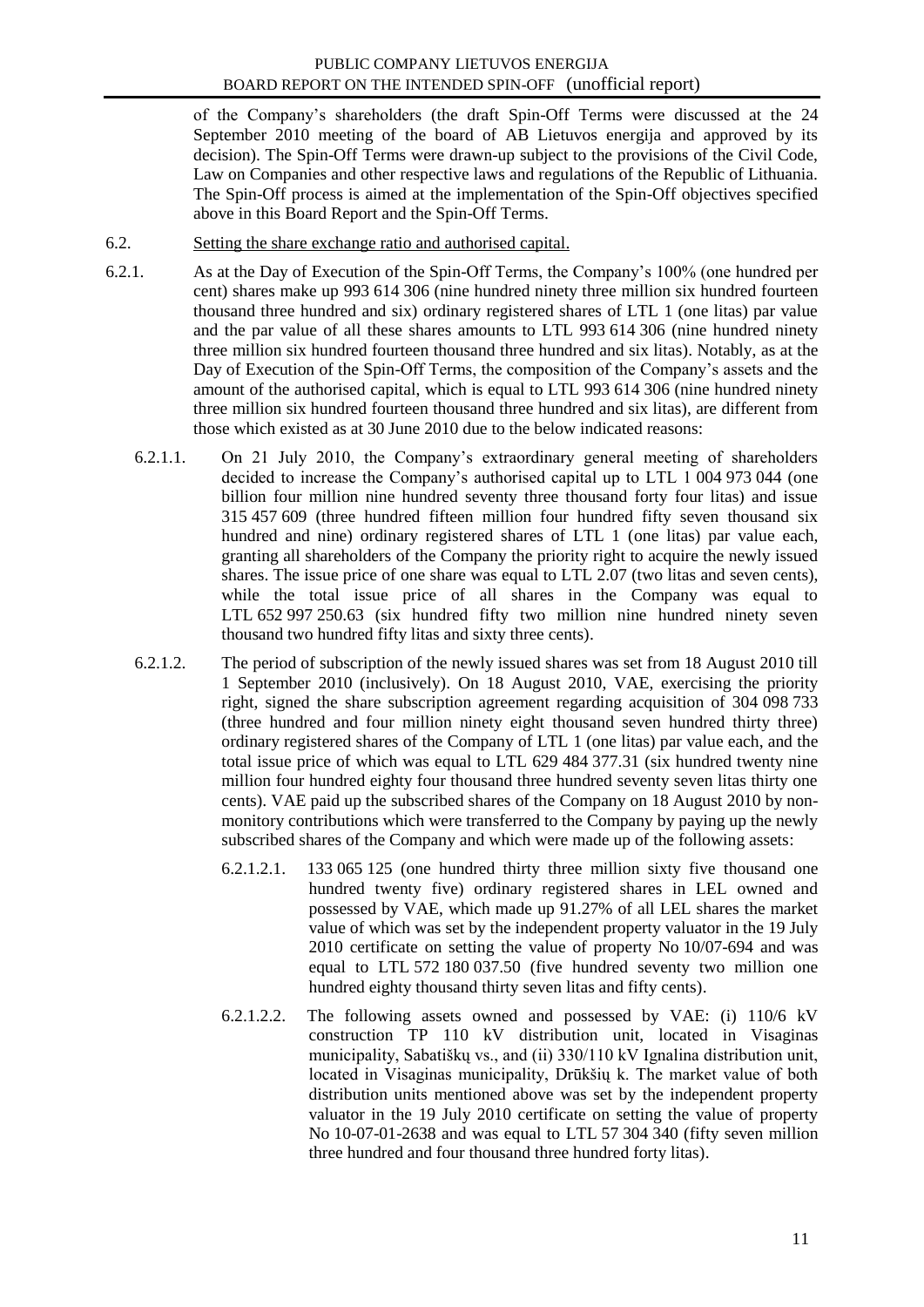- 6.2.1.3. On 1 September 2010 (inclusively) the period of time set for subscription of the newly issued shares of the Company and on 2 September 2010 the period of time for payment of the newly issued shares of the Company, expired, within which 304 098 871 (three hundred and four million ninety eight thousand eight hundred seventy one) ordinary registered shares of the Company were subscribed for and paid up (apart the shares subscribed by VAE, additionally the share subscription agreement regarding acquisition of 138 (one hundred thirty eight) ordinary registered shares was signed) instead of 315 457 609 (three hundred fifteen million four hundred fifty seven thousand six hundred and nine) shares of the Company intended to be issued. The total par value of the subscribed shares is equal to LTL 304 098 871 (three hundred and four million ninety eight thousand eight hundred seventy one litas), the total issue price of the subscribed shares is LTL 629 484 662.97 (six hundred twenty nine million four hundred eighty four thousand six hundred sixty two litas ninety seven cents). Since during the time-limits for subscription of the shares not all newly issued shares of the Company were subscribed for, therefore, the Company's authorised capital was increased only by the amount of the par values of the subscribed for and paid up shares.
- 6.2.1.4. In view of the provisions in items 6.2.1.1-6.2.1.3 above, on 8 September 2010, the new amount of the Company"s authorised capital equal to LTL 993 614 306 (nine hundred ninety three million six hundred fourteen thousand three hundred and six litas) was registered, i.e. the Company"s authorised capital was increased from LTL 689 515 435 (six hundred eighty nine million five hundred fifteen thousand four hundred thirty five litas) up to LTL 993 614 306 (nine hundred ninety three million six hundred fourteen thousand three hundred and six litas), which was divided into 993 614 306 (nine hundred ninety three million six hundred fourteen thousand three hundred and six) ordinary registered shares of LTL 1 (one litas) par value each.
- 6.2.2. As at the Day of Execution of the Spin-Off Terms, the Company"s shareholders own 100% of the Company"s shares, of which: (a) VAE owns 968 799 566 (nine hundred sixty eight million seven hundred ninety nine thousand five hundred sixty six) ordinary registered shares in the Company, which make up 97.5% of all shares in the Company, also taking into account (i) the increase of the Company's authorised capital during which VAE acquired part of the newly issued shares in the Company, as indicated above in items 6.2.1.1-6.2.1.3, and the fact that (ii) on 12 July 2010, VAE acquired from LEO LT, AB, (legal entity code 301844044, registered address Žvejų g. 14, Vilnius, Republic of Lithuania) 18 597 522 (eighteen million five hundred ninety seven thousand five hundred twenty two) ordinary registered shares in the Company, which made up about 2.70% of all shares in the Company, for the price equal to 6 months weighted average in the stock exchange (LTL 38 970 177); and (b) the minor Shareholders hold 24 814 740 (twenty four million eight hundred fourteen thousand seven hundred forty) ordinary registered shares in the Company, which make up about 2.5% of all shares in the Company.
- 6.2.3. The Spin-Off shall be effected so that the amount of the authorised capital and the number of the shares transferred to the LITGRID AB and retained by AB Lietuvos energija after the Spin-Off are directly proportionate to their shareholders" interests in the equity of the Shareholders of AB Lietuvos energija before the Spin-Off. Each existing Shareholder of AB Lietuvos energija shall retain the same ownership right to the part of business of AB Lietuvos energija both prior to and after the Spin-Off (within the amount of the ownership rights to the businesses of AB Lietuvos energija and LITGRID turtas AB to be active after the Spin-off), taking into account the rules of rounding-up and share distribution (which has no material impact on the shareholders" interests due to the insignificance of the rounding-up impact on the absolute amounts), as described below. In view of the above, there would be no material difference in effecting the Spin-off basing on the fair business values or book values. Upon additional evaluation of the changes in AB Lietuvos energija from 30 June 2010 till the Day of Execution of the Spin-Off Terms mentioned in items 6.2.1-6.2.2 of the Board Report and the aspects pertaining to those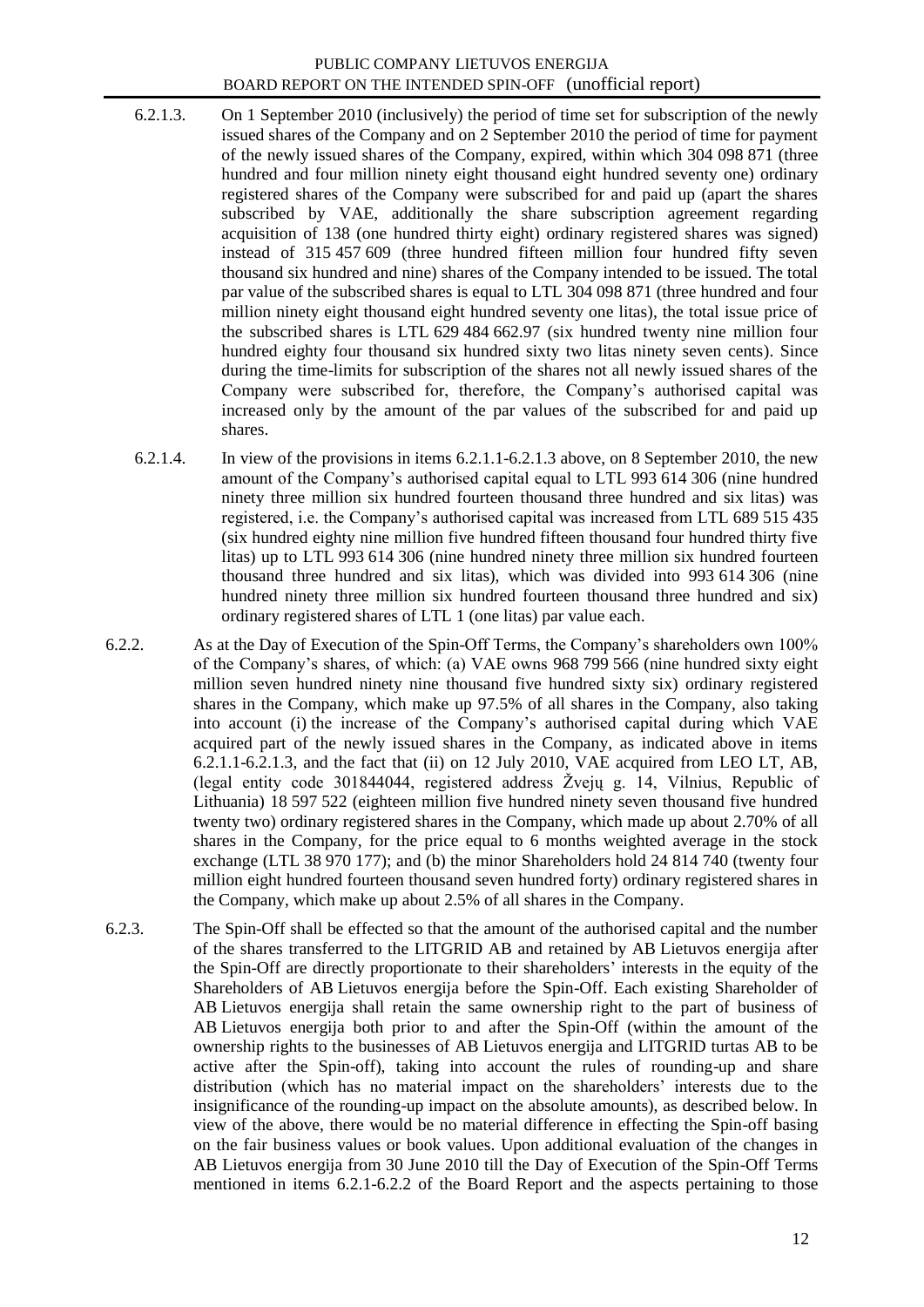changes in respect of the formation of the authorised capital of AB Lietuvos energija and formation of the authorised capital of LITGRID turtas AB mentioned in item 6.2.4. of the Board Report, the exchange ratio of the shares in AB Lietuvos energija is calculated as at the Day of Execution of the Spin-Off Terms basing on the book values of the shares and the net assets being separated, taking into account the corrections relating to the above changes mentioned in items 6.2.1-6.2.2 of the Board Report (the calculation of the exchange ratio of the shares is indicated in Annex 1 to the Spin-Off Terms).

- 6.2.4. While transferring the Spin-Off Part to the New Company being established during the Spin-Off, taking into account the composition of the Spin-Off Part, as the entirety of the assets, rights and obligations, and the Remaining Part, the Company forms its authorised capital by annulling part of the ordinary registered shares in the Company and transferring part of the authorised capital of the Company to the New Company from which the authorised capital of the New Company is formed. While forming the Company"s authorised capital and forming the New Company"s authorised capital, the following was also taken into account (i) the assets constituting the distribution units mentioned in item 6.2.1.2.2 of Board Report, which is related to the Spin-off Part and was transferred to the Company during the increase of its authorised capital, as described above, during the Spin-Off will be attributed to the New Company; while (ii) the LEL shares owned by the Company, which are not related to the Spin-Off Part, and the money received for 138 shares issued and subscribed for during the issue of the Company"s shares, will be attributed to the Company during the Spin-Off.
- 6.2.5. In view of the Spin-Off Part under the 30 June 2010 balance sheet of the Company and taking into account the changes which took place in the Company from 30 June 2010 till the Day of Execution of the Spin-Off Terms mentioned in items 6.2.1-6.2.2 of the Board Report as well as the aspects pertaining to those changes in respect of the formation of the Company"s authorised capital and the formation of the New Company"s authorised capital mentioned in item 6.2.4 of the Board Report, the Company"s authorised capital shall be equal to LTL 489 282 926 (four hundred eighty nine million two hundred eighty two thousand nine hundred twenty six litas) due to annulling of 504 331 380 (five hundred and four million three hundred thirty one thousand three hundred eighty) ordinary registered shares of the Company. Accordingly, the authorised capital of the New Company shall be equal to LTL 504 331 380 (five hundred and four million three hundred thirty one thousand three hundred eighty litas).
- 6.2.6. The formed capital of the New Company and the equity of the shareholders are established basing on the book values of the assets and obligations of the Spin-Off Part in the 30 June 2010 balance sheet of the Company, as provided for in Annexes 1 and 2 of these Spin-Off Terms and taking into account the changes in the Company from 30 June 2010 till the Day of Execution of the Spin-off Terms, as well as the aspects pertaining to those changes in respect of the formation of the Company"s authorised capital and formation of the New Company"s authorised capital, as indicated in item 6.2.4 of the Board Report.
- 6.3. Rules on distribution of shares among the shareholders. Distribution of shares to the shareholders of the Companies to be Active after the Spin-Off.
- 6.3.1. Due to the Spin-Off, upon formation of the authorised capital of the Company by annulling 504 331 380 (five hundred and four million three hundred thirty one thousand three hundred eighty) ordinary registered shares of the Company, the Company"s Shareholders will be issued the shares of the New Company which will be distributed in proportion to the number of shares held by each Shareholder before the Spin-Off in the Company"s authorised capital. The right to get the shares in the New Company will be vested in the persons who will be Shareholders of the Company at the end of the day on which the registrar of the Register of Legal Entities will register the newly established company LITGRID turtas AB.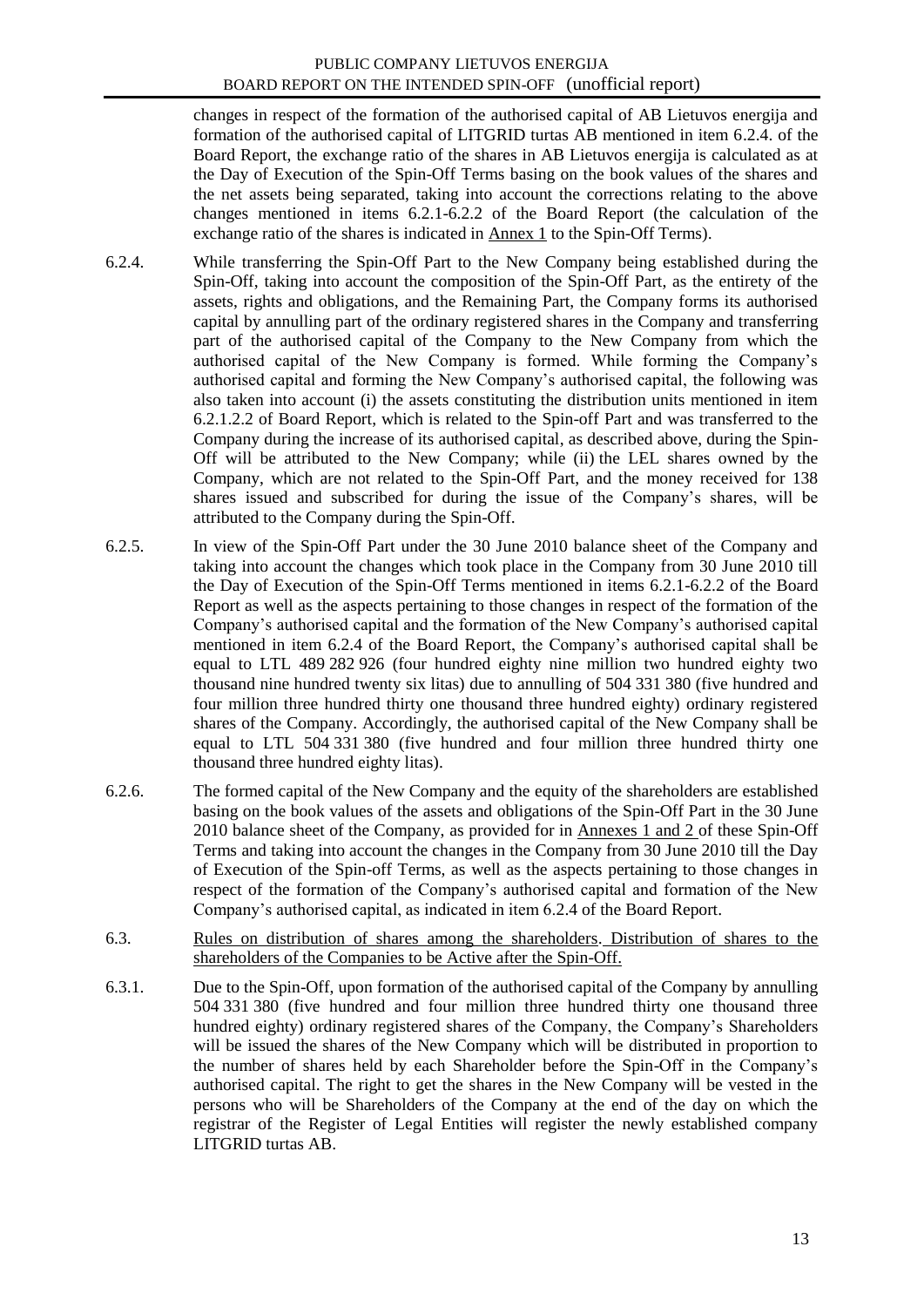- 6.3.2. The number of shares in AB Lietuvos energija attributable to the Shareholder of AB Lietuvos energija after the Spin-off of AB Lietuvos energija shall be calculated by multiplying the number of shares held by the Shareholder in AB Lietuvos energija by the coefficient 0.4924274167 and rounding off in the following procedure:
	- 6.3.2.1. if the fractional part of the number of shares is equal to 0.5 or more, then the number of the shares granted by AB "Lietuvos energija" after the Spin-Off shall be rounded up to the whole number;
	- 6.3.2.2. if the fractional part of the number of shares is less than 0.5, then the number of the shares granted by AB Lietuvos energija after the Spin-Off shall be rounded down to the whole number (in such case the existing difference between the whole number and its fractional part shall not be compensated in money).
- 6.3.3. The Shareholders of AB Lietuvos energija who, under the rules on share exchange stipulated in item 6.3.2, after the rounding-off are attributed the number of shares in AB Lietuvos energija lesser than 1 (one), shall be granted 1 (one) share of AB Lietuvos energija.
- 6.3.4. After determining that the number of shares calculated to the Shareholders under items 6.3.2.1 and 6.3.2.2 exceeds the authorised capital of AB Lietuvos energija formed after the Spin-Off, the number of shares to the Shareholder to who the biggest number of shares in AB Lietuvos energija after its Spin-Off will be calculated under items 6.3.2.1 and 6.3.2.2 of the Spin-Off Terms, shall be reduced by the number equal to the difference between the number of shares calculated to the Shareholders under items 6.3.2.1 and 6.3.2.2 and the number of the authorised capital of AB Lietuvos energija formed after the Spin-Off.
- 6.3.5. After determining that the number of shares calculated to the Shareholders under items 6.3.2.1 and 6.3.2.2 is less than the authorised capital of AB Lietuvos energija formed after the Spin-Off, the number of shares to the Shareholder to who the biggest number of shares in AB Lietuvos energija after its Spin-Off will be calculated under items 6.3.2.1 and 6.3.2.2, shall be increased by the number equal to the difference between the number of shares calculated to the Shareholders under items 6.3.2.1 and 6.3.2.2 and the number of the authorised capital of AB Lietuvos energija formed after the Spin-Off.
- 6.3.6. The number of shares in LITGRID turtas AB attributable to the shareholder of LITGRID turtas AB after the Spin-Off of AB Lietuvos energija shall be calculated by multiplying the number of shares in AB Lietuvos energija held by the Shareholder by the coefficient 0.5075725833 and rounding off in the following procedure:
	- 6.3.6.1. if the fractional part of the number of shares is equal to 0.5 or more, then the number of the shares granted by LITGRID turtas AB after the Spin-Off shall be rounded up to the whole number;
	- 6.3.6.2. if the fractional part of the number of shares is less than 0.5, then the number of the shares granted by LITGRID turtas AB after the Spin-off shall be rounded down to the whole number (in such case the existing difference between the whole number and its fractional part shall not be compensated in money).
- 6.3.7. Shareholders of LITGRID turtas AB who, under the rules on share exchange stipulated in item 6.3.6, after the rounding-off are attributed the number of shares in LITGRID turtas AB lesser than 1 (one), shall be granted 1 (one) share in LITGRID turtas AB.
- 6.3.8. After determining that the number of shares calculated to the Shareholders under items 6.3.6.1 and 6.3.6.2 exceeds the authorised capital of LITGRID turtas AB, the number of shares to the Shareholder to who the biggest number of shares in LITGRID turtas AB will be calculated under items 6.3.6.1 and 6.3.6.2, shall be reduced by the number equal to the difference between the number of shares calculated to the Shareholders under items 6.3.6.1 and 6.3.6.2 and the number of the authorised capital of LITGRID turtas AB.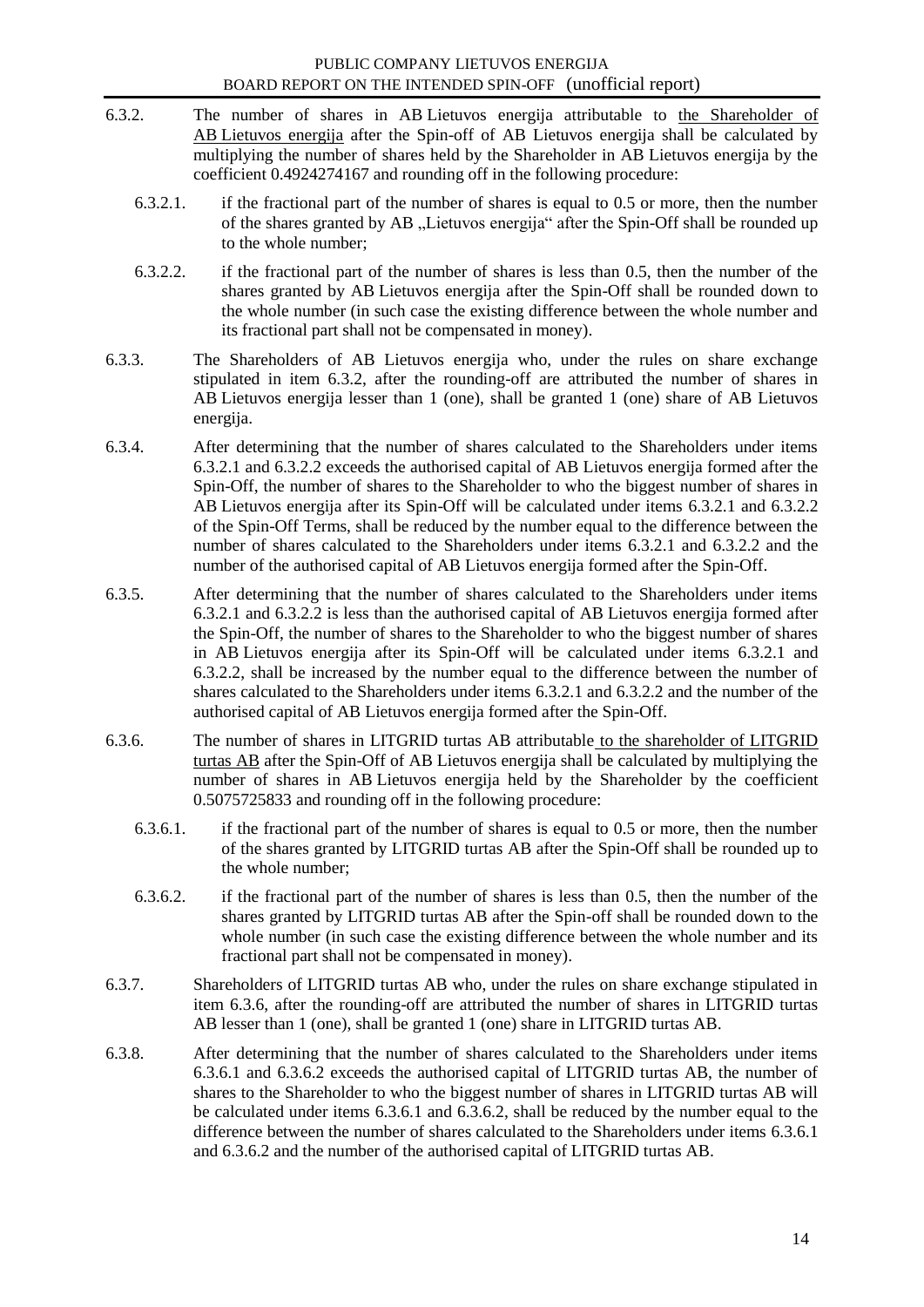- 6.3.9. After determining that the number of shares calculated to the Shareholders under items 6.3.6.1 and 6.3.6.2 is less than the authorised capital of LITGRID turtas AB, the number of shares to the Shareholder to who the biggest number of shares in LITGRID turtas AB will be calculated under items 6.3.6.1 and 6.3.6.2, shall be increased by the number equal to the difference between the number of shares calculated to the Shareholders under items 6.3.6.1 and 6.3.6.2 and the number of the authorised capital of LITGRID turtas AB.
- 6.3.10. At least for 5 (five) business days following the Company"s general meeting of shareholders at which the Company"s shareholders will consider the issue regarding approval of the Spin-Off and the Spin-Off Terms and other issues, AB Lietuvos energija shall not apply for suspending the trade in shares of AB Lietuvos energija in order for the Shareholders of AB Lietuvos energija to be able to transfer at their own discretion the shares held by them in AB Lietuvos energija to other persons.
- 6.3.11. Prior to presentation of documents to the registrar of the Register of Legal Entities for the registration of the newly established company LITGRID turtas AB, an application shall be submitted for suspension of the trading in shares of AB Lietuvos energija in the additional trading list of AB NASDAQ OMX Vilnius stock exchange. It is intended to suspend the trading in shares of AB Lietuvos energija until the day on which the registrar of the Register of Legal Entities registers the newly established public company – LITGRID turtas AB and the Central Securities Depository of Lithuania makes the required entries in the securities accounts of AB Lietuvos energija and LITGRID turtas AB, unless it would be necessary to suspend the above trading for a longer period.
- 6.3.12. Shares of each Company to be Active shall be non-certificated and after the Spin-Off, basing on the Spin-Off Terms, each of the Companies to be Active or the respective account managers shall make the respective entries certifying the loss of the Company"s shares due to the formation of the authorised capital of the Company (by annulling the respective part of the ordinary registered shares of the Company) and the entries certifying the ownership right of the Shareholders of AB Lietuvos energija to the shares in the New Company, after the Central Securities Depository of Lithuania opens a securities account of the New Company and corrects the securities account of the Company.
- 6.3.13. An application shall be submitted to AB NASDAQ OMX Vilnius for inclusion of the shares of the New Company into trading in the market regulated by AB NASDAQ OMX Vilnius until the completion of the Spin-Off or immediately following the completion of the Spin-Off.
- 6.4. Authorised capital of AB Lietuvos energija. The authorised capital of the Company continuing its activities after the Spin-Off will be formed taking into consideration the fact that the shares of the New Company, i.e. 504,331,380 (five hundred four million three hundred thirty-one thousand three hundred and eighty) ordinary registered shares of LTL 1 (one) par value each, will be handed out to the Company"s Shareholders based on the share exchange ratio and the share distribution rules provided in this Board Report and the Spin-Off Terms. 100% (one hundred percent) of the shares in the Company continuing its activities after the Spin-Off will therefore comprise 489,282,926 (four hundred eighty-nine million two hundred eighty-two thousand nine hundred and twenty-six) ordinary registered shares of LTL 1 (one) par value each and the total par value of all those shares and of the authorised capital of the Company will be equal to LTL 489,282,926 (four hundred eightynone million two hundred eighty-two thousand nine hundred and twenty-six litas).
- 6.5. Authorised capital of LITGRID turtas AB. The authorised capital of the New Company will be formed taking into consideration the fact that as a result of the Spin-Off and formation of the Company"s authorised capital in the amount of LTL 489 282 926 (four hundred eighty-none million two hundred eighty-two thousand nine hundred and twentysix litas), ordinary registered shares of the New Company, i.e. 504,331,380 (five hundred four million three hundred thirty-one thousand three hundred and eighty) ordinary registered shares of LTL 1 (one) par value each, will be handed out to the Company"s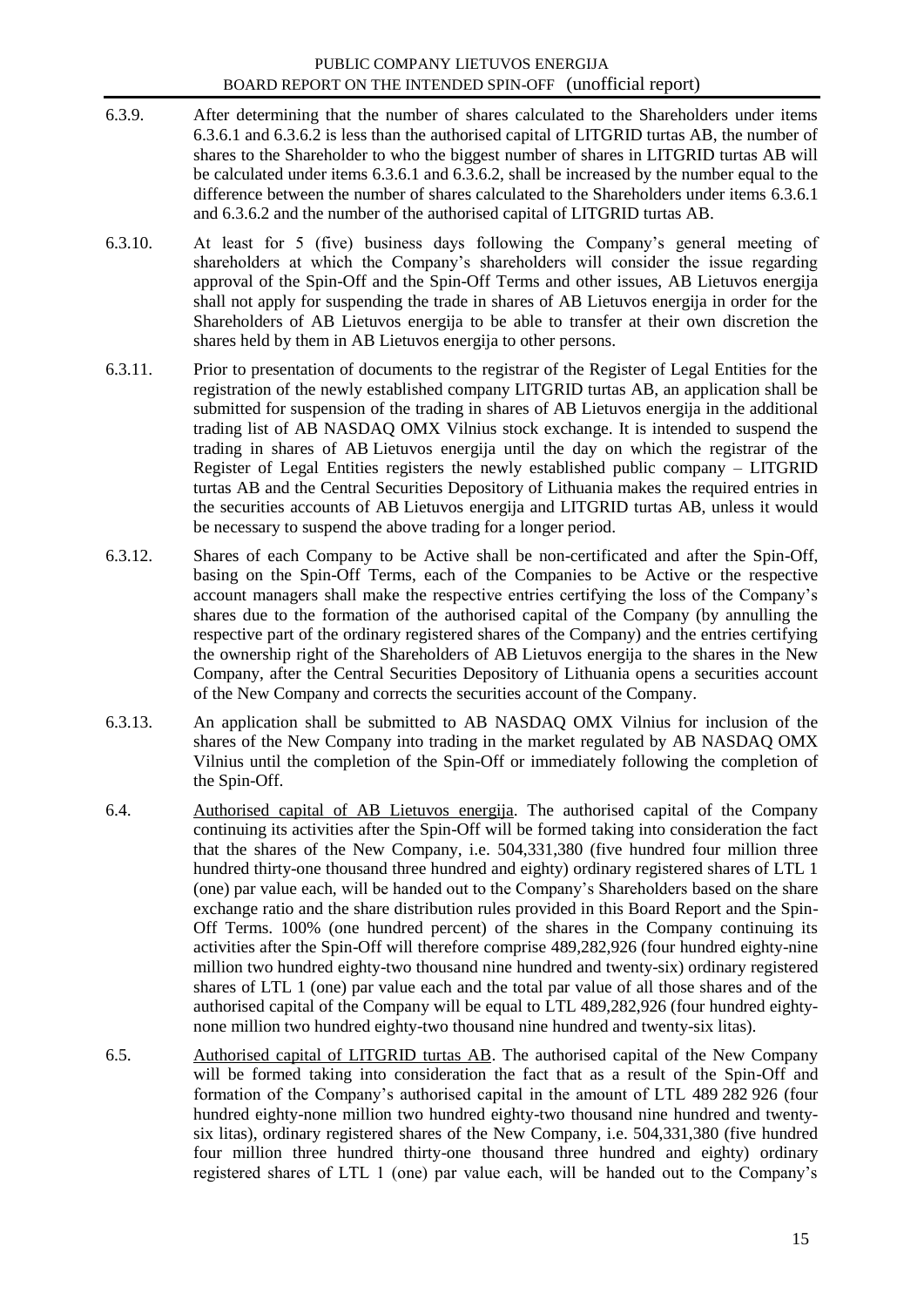Shareholders based on the share exchange ratio and the share distribution rules provided in this Board Report and the Spin-Off Terms. 100% (one hundred percent) of the shares in the New Company will therefore comprise 504,331,380 (five hundred four million three hundred thirty-three thousand three hundred and eighty) ordinary registered shares of LTL 1 (one) par value each and the total par value of all those shares and of the authorised capital of the New Company will be equal to LTL 504,331,380 (five hundred four million three hundred thirty-one thousand three hundred and eighty litas).

#### **7. CONTINUITY OF BUSINESS; SPIN-OFF TERMS AND CONDITIONS**

- 7.1. Subject to the Spin-Off Terms, the company to remain active after completion of the Spin-Off will be AB Lietuvos energija, and the new company, LITGRID turtas AB, will be established and begin its activities.
- 7.2. After separation from AB Lietuvos energija of the Spin-Off Part, both AB Lietuvos energija, continuing its activities after the Spin-Off, and LITGRID turtas AB, formed and established on the basis of the Spin-Off Part, fill be financially capable to carry out their activities:
- 7.2.1. During the Spin-Off, LTL 6,000,000 (six million litas) will be allocated and transferred to the New Company as its working capital, which will enable the New Company to carry out its activities without any interruptions. Moreover, after the Spin-Off the New Company will supply its subsidiary LITGRID AB with the assets required for the purpose of operations of LITGRID AB, and to pay for the lease and asset management services under the 9 December 2009 agreement concluded and valid between the Company and LITGRID AB prior to the Spin-Off, which during the Spin-Off will be assigned to and taken over by the New Company. Consequently, the New Company will receive from LITGRID AB sufficient funds for carrying out everyday activities of the New Company. Under the same agreement mentioned in the previous sentence, the New Company will also receive funds for its periodic investments (restoration of the existing electricity transmission network). For its strategic investments (construction of interconnections with Poland and Sweden) the New Company will raise funds from financial markets.
- 7.2.2. The Company continuing its activities after the Spin-Off will proceed with its electricity generation, power reservation and electricity import/export activities. After decommissioning of the Ignalina Power Plant in 2010 and transfer of the transmission system operator's functions from the Company to its subsidiary LITGRID AB, the Company successfully took-up power generation activity and is selling electricity under market conditions thus generating cash flows necessary for increasing generation effectiveness. The Company operating under such circumstances will continue its activities after the Spin-Off and therefore it will be able to secure the cash flows needed to finance its future investments and raise funds from financial markets.
- 7.2.3. Optimisation of the activities of the whole energy sector resulting from its rearrangement, including formation of the block of servicing companies which will render services to both Companies to be Active after the Spin-Off, will also help to ensure the financial stability of the New Company and of the Company continuing its activities after the Spin-Off.
- 7.3. Objectives of the New Company"s business: possession, use and disposal of the electricity transmission system assets and appurtenances; management of operating companies performing the functions of electricity transmission system and market operators; management of the companies which own or develop, possess, use or dispose of the interconnections with other countries. The New Company will be entitled to engage in the activities which do not contradict its business objectives and laws of the Republic of Lithuania.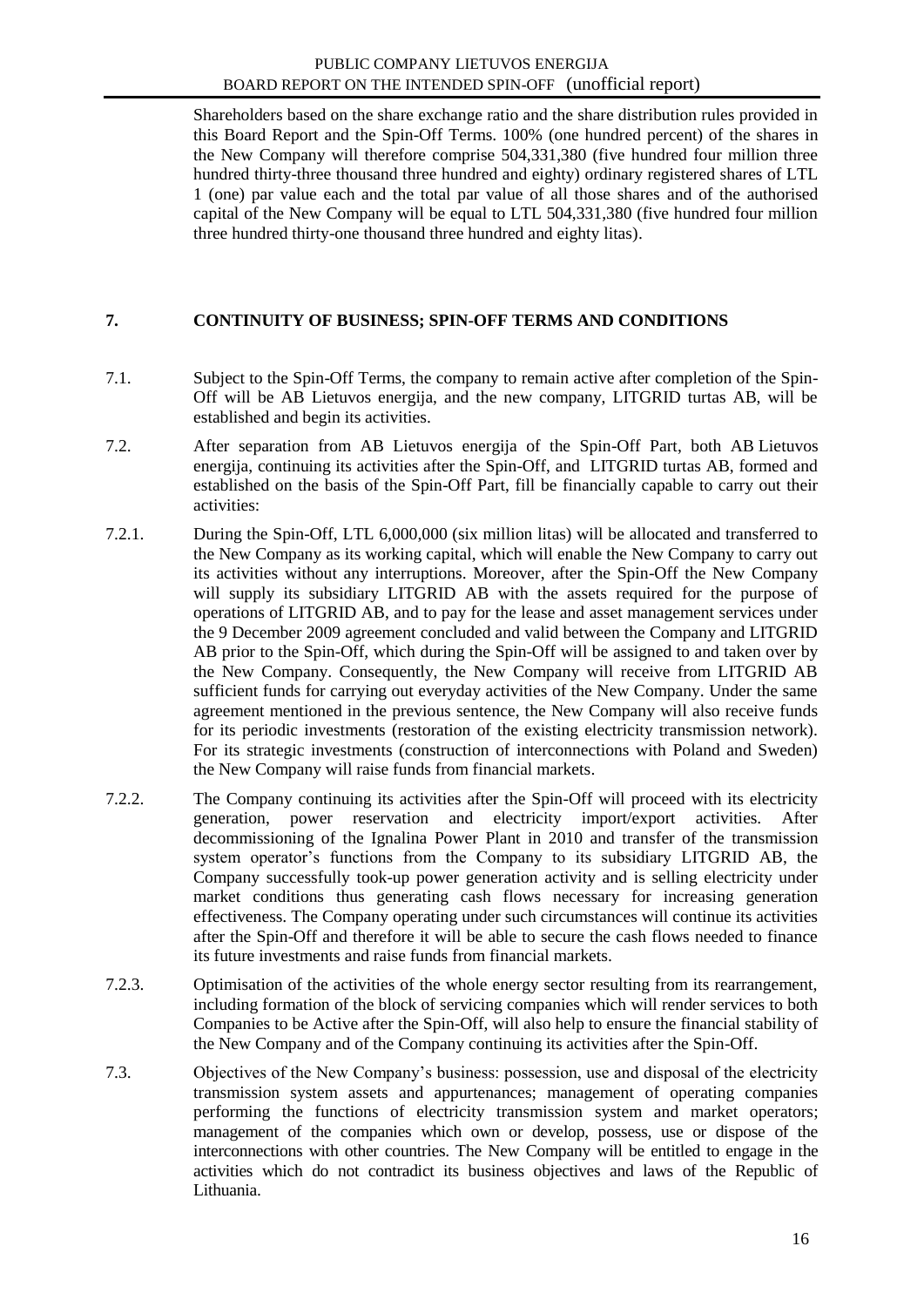- 7.4. Business objectives of the Company active after the Spin-Off: to carry out electricity generation, supply, import, export and sale activities and to contribute to securing energetic safety. The Company may engage in other activities which do not contradict its business objectives and laws of the Republic of Lithuania.
- 7.5. During the rearrangement of the electricity sector (which is not directly related to the Company Spin-Off process) a block of servicing companies will be formed in order to separate the ancillary business of the electricity sector and to create a functionally clear its structure. After separation from the Company of the businesses directly unrelated to electricity generation into separate companies within the servicing block, the Company will be able to mobilise its operations and respective competences for the main activities of the production block companies – generation of electricity. In view of the above, the Company (i) already being a shareholder of several servicing block companies (i.e. IT Commerce and Asset Management Company) intends to invest additionally part of its assets into such ancillary companies in consideration for the newly issued shares of such companies; and (ii) intends to invest additionally part of its assets into other servicing companies of the VAE group (i.e. ETP, TETAS, TIC) in consideration for the newly issued shares of such companies. The assets invested by the Company into such servicing block companies will be related both to the Remaining Part, which is not attributed and will not be transferred to the New Company, and to the Spin-Off Part, which is attributed to the New Company. Since the Company is planning to invest into such servicing block companies its assets which are related to the Spin-Off Part and attributed to the New Company, then, depending on when such investment of the Company"s assets into respective servicing block companies is made, i.e. whether prior or after the moment of signing of the Transfer-Acceptance Act, the general principle is that during the Spin-Off either (i) the newly issued shares of such servicing block companies belonging to the Company and to be received by it in proportion to the assets relating to the Spin-Off Part and transferred to a respective servicing block company, or (ii) respective assets belonging to the Company and relating to the Spin-Off Part, which the Company intended to invest into such servicing block companies will be transferred to the New Company.

#### 7.6. Transfer of the assets, rights and obligations to the New Company.

- 7.6.1. The current and non-current assets, rights and obligations attributable to the New Company relating to the Spin-Off Part as at 30 June 2010 are established on the basis of the principles of drawing up of the Spin-Off Balance Sheets as at 30 June 2010 attached in Annex 1 of the Spin-Off Terms and the Spin-Off Balance Sheets as at 30 June 2010 attached in Annex 2 of the Spin-Off Terms drawn up basing on the interim financial statements of the Company as at 30 June 2010 and the principles of drawing up the Spin-Off Balance Sheets as at 30 June 2010 attached in **Annex 1** to the Spin-Off Terms.
- 7.6.2. During the Spin-Off, the Spin-Off Part shall be transferred to the New Company in compliance with the principles of drawing up of the Final Spin-Off Balance Sheets stipulated in Annex 3 to the Spin-Off Terms by transferring the entire assets owned or possessed by the Company under any other legal grounds relating to the Spin-Off Part, as well as all rights, obligations and transactions of the Company relating to the Spin-Off Part and/or the assets owned or possessed by the Company under any other legal grounds to be transferred to the New Company under the Spin-Off Terms, which are held by the Company as at the Day of Execution of the Spin-Off Terms or may acquire until the day of execution of the Transfer-Acceptance Act, i.e. the part of the Company in the form of assets, rights and obligations which, from an organisational point of view, constitute an independent economic entity carrying out its activities and capable of functioning by its own means basing on the below principles, unless otherwise stipulated in the Spin-Off Terms or the Decision on the Company Spin-Off (if it does not contradict the legal acts of the Republic of Lithuania), including, but not limiting to the below assets, rights and obligations: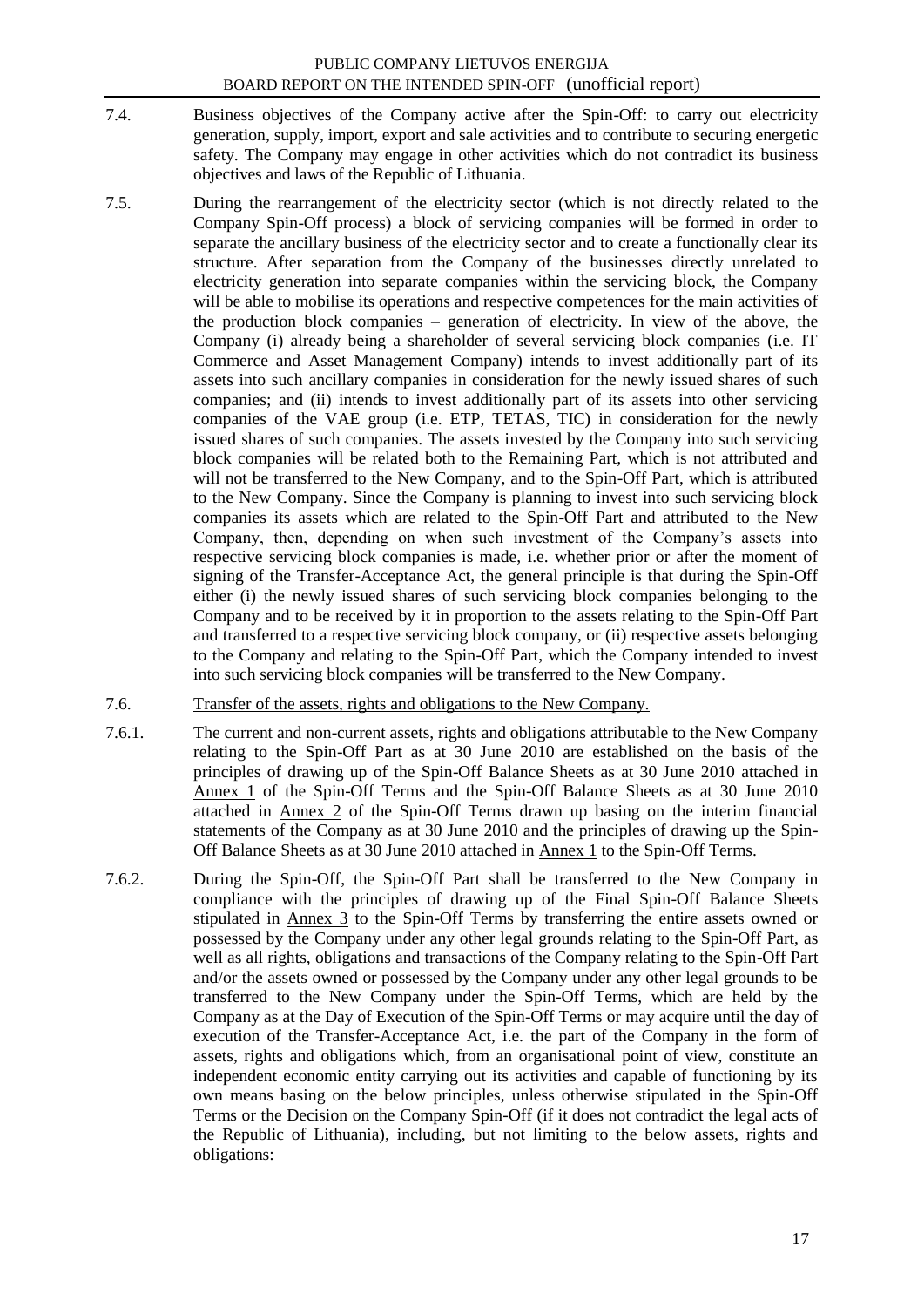- 7.6.2.1. The entire non-current and current assets of the Company relating to the Spin-Off Part which shall be specified in the Transfer-Acceptance Act shall be transferred to the New Company, in accordance with the principles of drawing up the Final Spin-Off Balance Sheets attached in Annex 3 to the Spin-Off Terms. Such as:
	- 7.6.2.1.1. The entire stocks owned by the Company relating to the Spin-Off Part which are enumerated in Annex 9 to the Spin-Off Terms shall be transferred to the New Company. The assets defined in this item shall be specified in the Transfer-Acceptance Act in compliance with the principles of drawing up of the Final Spin-Off Balance Sheets attached in Annex 3 to the Spin-Off Terms.
	- 7.6.2.1.2. The Assets of the Transmission System relating to the Spin-Off Part which is enumerated in Annex 10 to the Spin-Off Terms (this will also include the Assets of the Transmission System subject to registration relating to the Spin-Off Part) shall be transferred to the New Company. In addition, the Assets of the Transmission System subject to registration relating to the Spin-Off Part which shall be transferred to the New Company and reflected in Annex 10 to the Spin-Off Terms, shall also be enumerated in Annex 11 to the Spin-Off Terms. The assets defined in this item shall be specified in the Transfer-Acceptance Act in compliance with the principles of drawing up of the Final Spin-Off Balance Sheets stipulated in Annex 3 to the Spin-Off Terms.
	- 7.6.2.1.3. All shares in LITGRID AB, engaged in the activities of electricity transmission system operator, owned by the Company shall be transferred to the New Company.
	- 7.6.2.1.4. All shares in LitPol Link Sp.z.o.o (code 0000311446, registered office at Wojciecha Górskiego g. 900-033 Warsaw, Republic of Poland) owned by the Company shall be transferred to the New Company.
- 7.6.2.2. During the rearrangement of the electricity sector, a unit of service companies will also be formed. To this end, the Company intends to invest into ETP and TETAS a part of the assets owned by the Company relating to the Spin-Off Part in exchange for the newly issued shares of ETP and TETAS. In view of the above, (i) the entire assets owned by the Company used in TED activities relating to the Spin-Off Part, cash in the amount of LTL 1 000 000 (unless otherwise resolved while adopting a decision regarding the increase of the authorised capital of the respective company) and all EP shares, in compliance with the principles of drawing up of the Final Spin-Off Balance Sheets stipulated in Annex 3 to the Spin-Off Terms, or (ii) all TETAS shares and ETP shares owned by the Company, in compliance with the principles of drawing up of the Final Spin-Off Balance Sheets stipulated in Annex 3 to the Spin-Off Terms, shall be attributed and transferred to the New Company, in view of the below enumerated principles:
	- 7.6.2.2.1. It is planned that, until the moment of signing the Transfer-Acceptance Act, the Company will become a participant in TETAS and transfer to TETAS (i) the assets used in TED activity owned by the Company relating to the Spin-Off Part, which is enumerated in Annex 12 to the Spin-Off Part and other assets relating to TED activity and acquired after 30 June 2010 in the course of ordinary activity; (ii) all EP shares owned by the Company; and (iii) cash in the amount of LTL 750 000 (unless otherwise resolved while adopting a decision regarding the increase of TETAS authorised capital), in compliance with the principles of drawing up of the Final Spin-Off Balance Sheets stipulated in Annex 3 to the Spin-Off Part. The Company shall contribute into ТЕТАS authorised capital the above assets owned by the Company relating to the Spin-Off Part used in TED activities, EP shares and the cash. Thus, the Company will acquire the newly issued TETAS shares given in proportion to the above assets to be transferred to TETAS (including the cash and EP shares). Therefore, in view of the above: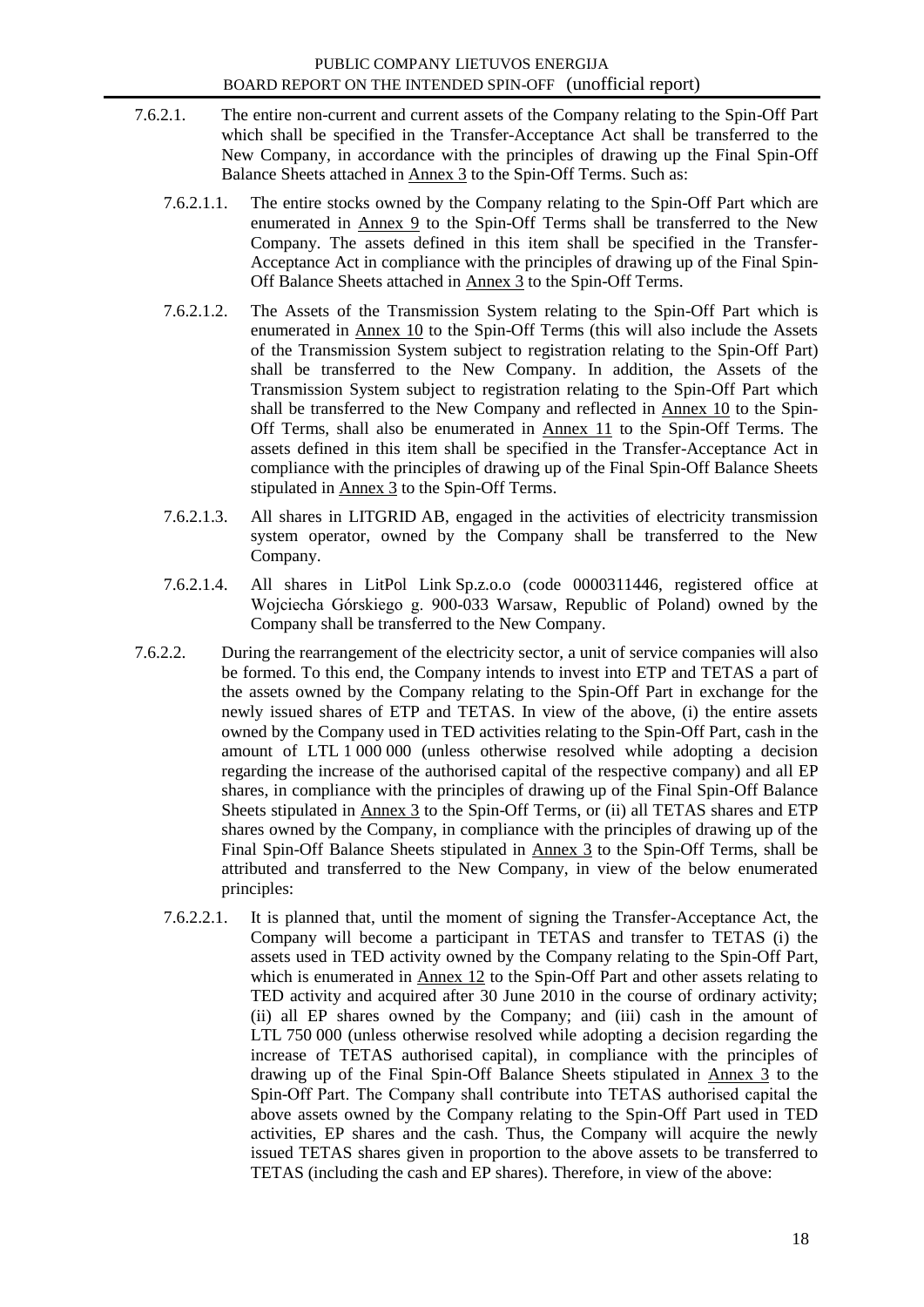- 7.6.2.2.1.1. if until the moment of signing of the Transfer-Acceptance Act, TETAS authorised capital is not increased and the Company does not acquire the newly issued TETAS shares, as defined above, then the Final Spin-Off Balance Sheet of the New Company shall provide for and at the time of signing the Transfer-Acceptance Act, the above mentioned assets used in TED activity owned by the Company relating to the Spin-Off Part, which is enumerated in Annex 12 to the Spin-Off Terms, and other assets relating to TED activity and acquired after 30 June 2010 in the course of ordinary activity as it will be specified in the Transfer-Acceptance Act, the cash and EP shares, shall be transferred to the New Company, in compliance with the principles of drawing up of the Final Spin-Off Balance Sheets provided in Annex 3 to the Spin-Off Terms; or
- 7.6.2.2.1.2. if until the moment of signing of the Transfer-Acceptance Act, TETAS authorised capital is increased and, accordingly, the Company acquires part of the newly issued shares in TETAS, as said above, then the Final Spin-Off Balance Sheet of the New Company shall provide for and at the time of signing the Transfer-Acceptance Act, all TETAS shares owned by the Company shall be transferred to the New Company, in compliance with the principles of drawing up of the Final Spin-Off Balance Sheets provided in Annex 3 to the Spin-Off Terms.
- 7.6.2.2.2. It is planned that until the moment of signing the Transfer-Acceptance Act, the Company will become a participant in ETP and transfer to ETP (i) the assets used in TED activities owned by the Company relating to the Spin-Off Part, which is enumerated in Annex 13 of the Spin-Off Terms and other assets relating to TED activity and acquired after 30 June 2010 in the course of ordinary activity; and (ii) cash in the amount of LTL 250 000 (unless otherwise resolved while adopting a decision regarding the increase of ETP authorised capital), in compliance with the principles of drawing up of the Final Spin-Off Balance Sheets provided in Annex 3 to the Spin-Off Terms. The Company shall contribute into ЕТP authorised capital the above assets owned by the Company relating to the Spin-Off Part used in TED activities and the cash. Thus, the Company shall acquire the newly issued ETP shares given in proportion to the above assets to be transferred to ETP (including the cash). Therefore, in view of the above:
	- 7.6.2.2.2.1. if until the moment of signing of the Transfer-Acceptance Act, ETP authorised capital is not increased and the Company does not acquire the newly issued ETP shares, as defined above, then the Final Spin-Off Balance Sheet of the New Company shall provide for and at the time of signing the Transfer-Acceptance Act, the above mentioned assets used in TED activity owned by the Company relating to the Spin-Off Part, which is enumerated in Annex 13 to the Spin-Off Terms and other assets relating to TED activity and acquired after 30 June 2010 in the course of ordinary activity as it will be specified in the Transfer-Acceptance Act and the cash, shall be transferred to the New Company, in compliance with the principles of drawing up of the Final Spin-Off Balance Sheets provided in Annex 3 to the Spin-Off Terms; or
	- 7.6.2.2.2.2. if until the moment of signing of the Transfer-Acceptance Act, ETP authorised capital is increased and, accordingly, the Company acquires part of the newly issued shares in ETP, as said above, then the Final Spin-Off Balance Sheet of the New Company shall provide for and at the time of signing the Transfer-Acceptance Act, all ETP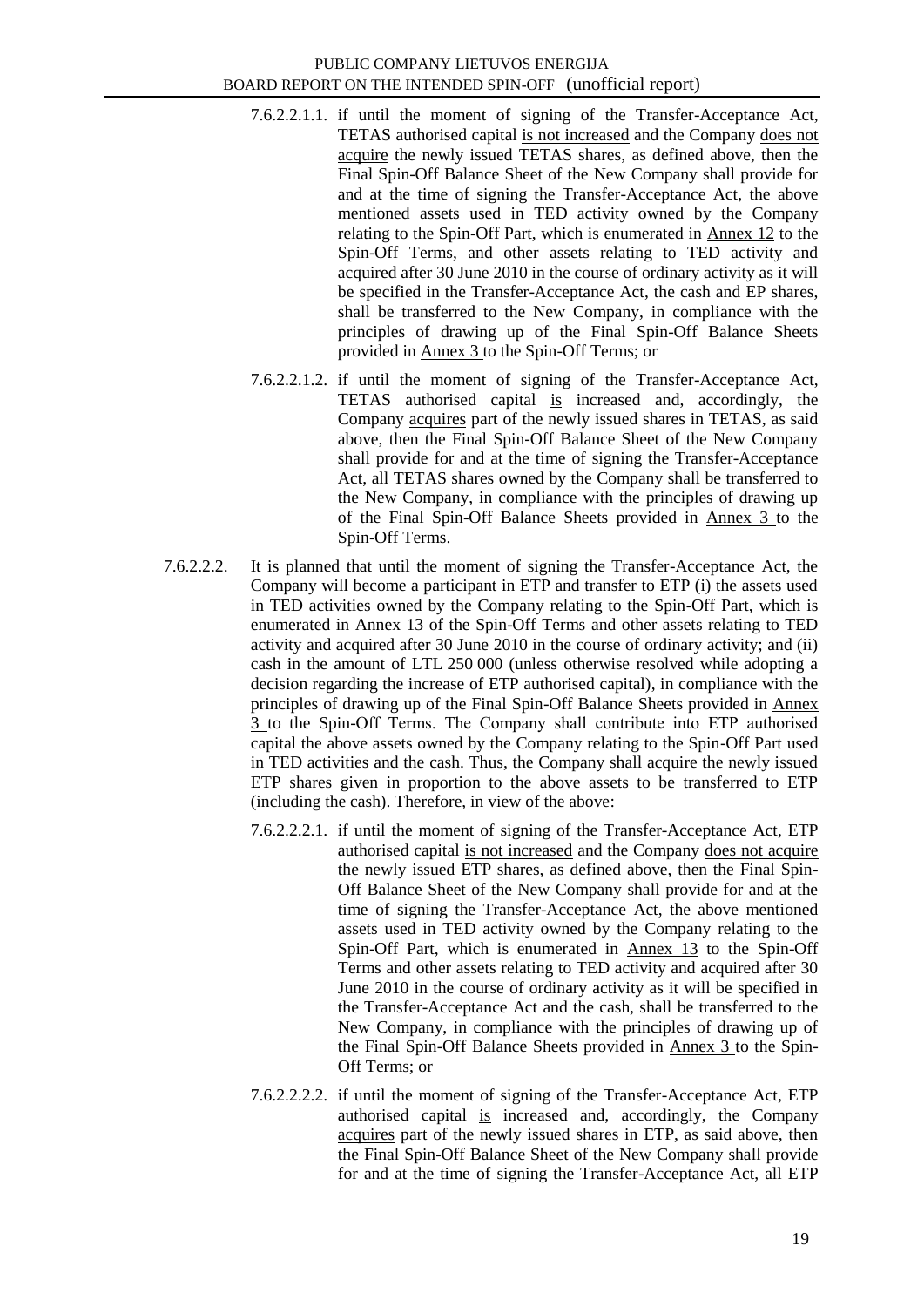shares owned by the Company shall be transferred to the New Company, in compliance with the principles of drawing up of the Final Spin-Off Balance Sheets provided in Annex 3 to the Spin-Off Terms.

- 7.6.2.3. During the rearrangement of the electricity sector, a unit of service companies will also be formed. To this end, the Company intends to invest into TIC a part of the assets owned by the Company relating in proportion to both the Remaining Part and the Spin-Off Part in exchange for the newly issued shares of TIC. In view of the above, either (i) the assets owned by the Company which is used in the Corporate Information Technologies (CIT) activities carried out by the Company relating in proportion to the Spin-Off Part, and certain amount of cash (calculated in compliance with the principles indicated below in item 7.6.2.3.1.1), in compliance with the principles of drawing up of the Final Spin-Off Balance Sheets stipulated in Annex 3 to the Spin-Off Terms, or (ii) the part of TIC shares owned by the Company, in compliance with the principles of drawing up of the Final Spin-Off Balance Sheets stipulated in Annex 3 to the Spin-Off Terms, shall be attributed and transferred to the New Company, in view of the below enumerated principles:
	- 7.6.2.3.1. It is planned that, until the moment of signing the Transfer-Acceptance Act, the Company will become a participant in TIC and transfer to TIC the assets owned by the Company used in CIT activities relating in proportion to both the Spin-Off Part and the Remaining Part (which shall not be transferred to the New Company, as stipulated in Section 10 of the Spin-Off Terms), i.e. (i) 18 478 (eighteen thousand four hundred seventy eight) shares in the Property Management Company owned by the Company; (ii) all shares in InterLinks, UAB, owned by the Company; (iii) the cash in the amount of LTL 700 000 (unless otherwise resolved while adopting a decision regarding the increase of TIC authorised capital), and (iv) all assets owned by the Company used in CIT activities relating in proportion to both the Spin-Off Part and the Remaining Part, as enumerated in Annex 14 to the Spin-Off Terms and other assets relating to CIT activity and acquired after 30 June 2010 in the course of ordinary activity, in compliance with the principles of drawing up of the Final Spin-Off Balance Sheets stipulated in Annex 3 to the Spin-Off Terms. The Company shall contribute to TIC authorised capital all the above assets owned by the Company used in CIT activities, relating in proportion to both the Remaining Part and the Spin-Off Part, the shares of the above companies and cash. Thus, the Company shall acquire a certain part of newly issued TIC shares in proportion to the entire assets above to be transferred (including the shares of the above companies and cash). Therefore, in view of the above:
		- 7.6.2.3.1.1. if until the moment of signing of the Transfer-Acceptance Act, TIC authorised capital is not increased and, accordingly, the Company does not acquire the newly issued TIC shares, as defined above, then the Final Spin-Off Balance Sheet of the New Company shall provide for and at the time of signing the Transfer-Acceptance Act, (i) the assets owned by the Company used in CIT activities only for provision of services to the New Company (as relating to the Spin-Off Part), which is marked by the sign (NB) in Annex 14 of the Spin-Off Terms and other assets relating to CIT activity and acquired after 30 June 2010 in the course of ordinary activity, shall be transferred to the New Company; and (ii) cash in the amount equal to the difference between the product of the market value of the assets calculated in item 7.6.2.3.1.2 and the degree of use of the assets required for provision of services to the New Company, and the established market value of the assets under the mark (NB) mentioned in part (i) of this item 7.6.2.3.1.1, shall be attributed to the New Company, and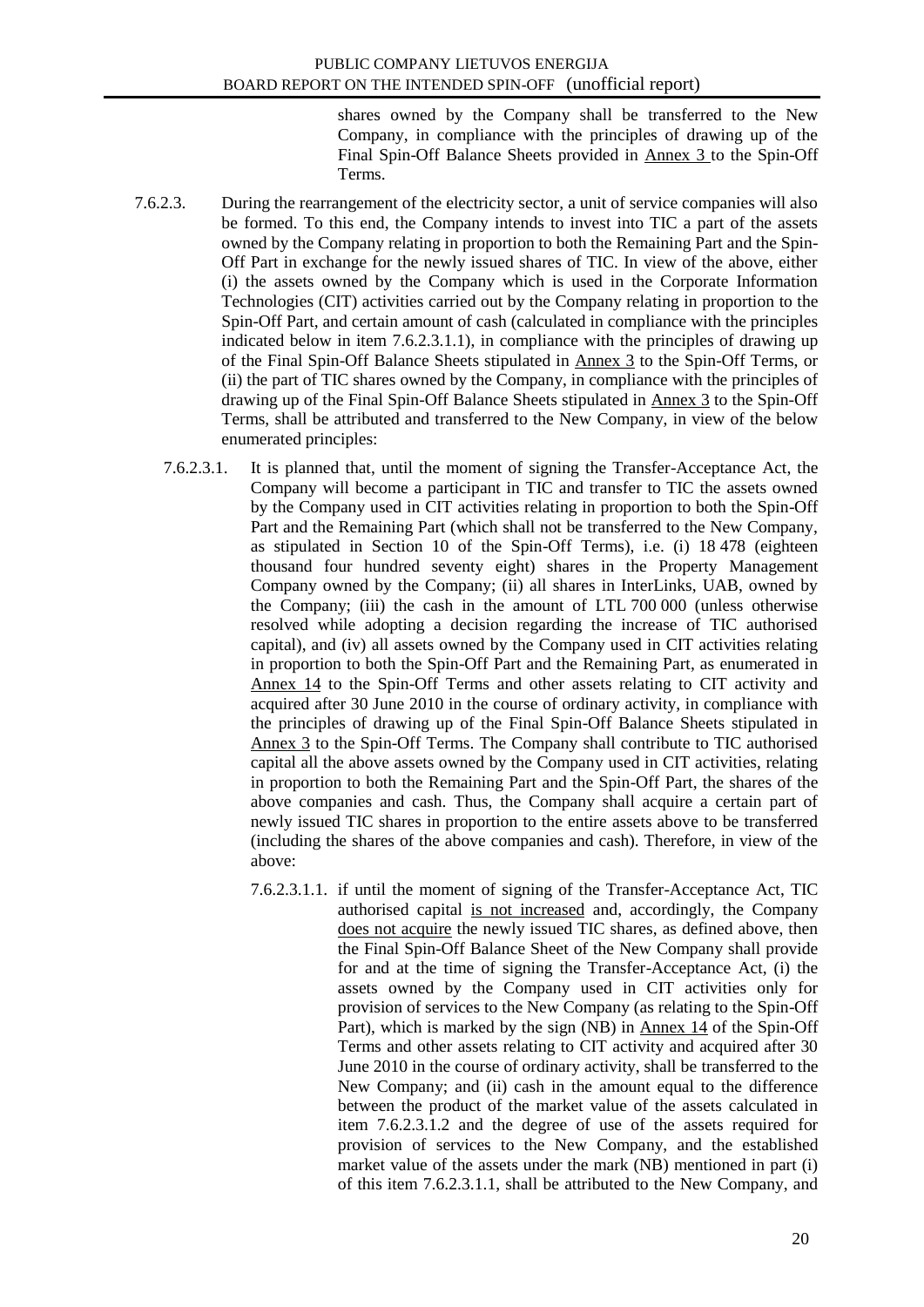which (i.e. the assets and cash) shall be specified in the Transfer-Acceptance Act, in compliance with the principles of drawing up of the Final Spin-Off Balance Sheets provided in Annex 3 to the Spin-Off Terms; or

- 7.6.2.3.1.2. if until the moment of signing of the Transfer-Acceptance Act, TIC authorised capital is increased and, accordingly, the Company acquires the newly issued shares in TIC, as said above, then the Final Spin-Off Balance Sheet of the New Company shall provide for and at the time of signing the Transfer-Acceptance Act, the part of TIC shares owned by the Company which shall be given to the Company in proportion to the assets owned by the Company transferred to TIC used in CIT activities, relating in proportion to the Spin-Off Part (the attributed proportions are indicated in Annex 14), as defined above, shall be transferred to the New Company, in compliance with the principles of drawing up of the Final Spin-Off Balance Sheets provided in Annex 3 to the Spin-Off Terms.
- 7.6.2.4. During the rearrangement of the electricity sector, a unit of service companies will also be formed. To this end, the Company intends to invest into the Property Management Company a part of the assets owned by the Company relating to both the Remaining Part and the Spin-Off Part in exchange for the newly issued shares of the Property Management Company. In view of the above, either (i) the cars and other vehicles used in the Transmission System Operator"s Activities relating to the Spin-Off Part, in compliance with the principles of drawing up of the Final Spin-Off Balance Sheets provided in Annex 3 to the Spin-Off Terms, or (ii) the part of the shares of the Property Management Company owned by the Company, in compliance with the principles of drawing up of the Final Spin-Off Balance Sheets provided in Annex 3 to the Spin-Off Terms, shall be attributed and transferred to the New Company, in view of the following principles:
	- 7.6.2.4.1. It is planned that, until the moment of signing the Transfer-Acceptance Act, the Company will invest and transfer to the Property Management Company the assets owned by the Company relating to both the Remaining Part (including the real property and property relating to it, used in the Company"s corporate activities), which shall not be transferred to the New Company, as stipulated in Section 10 of the Spin-Off Terms, and the Spin-Off Part (i.e. the cars and other vehicles used in the Transmission System Operator"s Activities), which is enumerated in Annex 15 to the Spin-Off Terms, in compliance with the principles of drawing up of the Final Spin-Off Balance Sheets provided in Annex 3 to the Spin-Off Terms. The Company shall contribute to the authorised capital of the Property Management Company the above mentioned assets owned by the Company relating to both the Remaining Part and the Spin-Off Part. Thus, the Company shall acquire a certain part of the newly issued shares in the Property Management Company in proportion to the above assets being transferred. Therefore, in view of the above:
		- 7.6.2.4.1.1. if until the moment of signing of the Transfer-Acceptance Act, the authorised capital of the Property Management Company is not increased and, accordingly, the Company does not acquire the newly issued shares in the Property Management Company, as defined above, then the Final Spin-Off Balance Sheet of the New Company shall provide for and at the time of signing the Transfer-Acceptance Act, the above mentioned cars and other vehicles used in the Transmission System Operator"s Activity relating to the Spin-Off Part, which are marked under (NB) (as relating to the Spin-Off Part) in the same Annex 15 to the Spin-Off Terms and which shall be specified in the Transfer-Acceptance Act, shall be transferred to the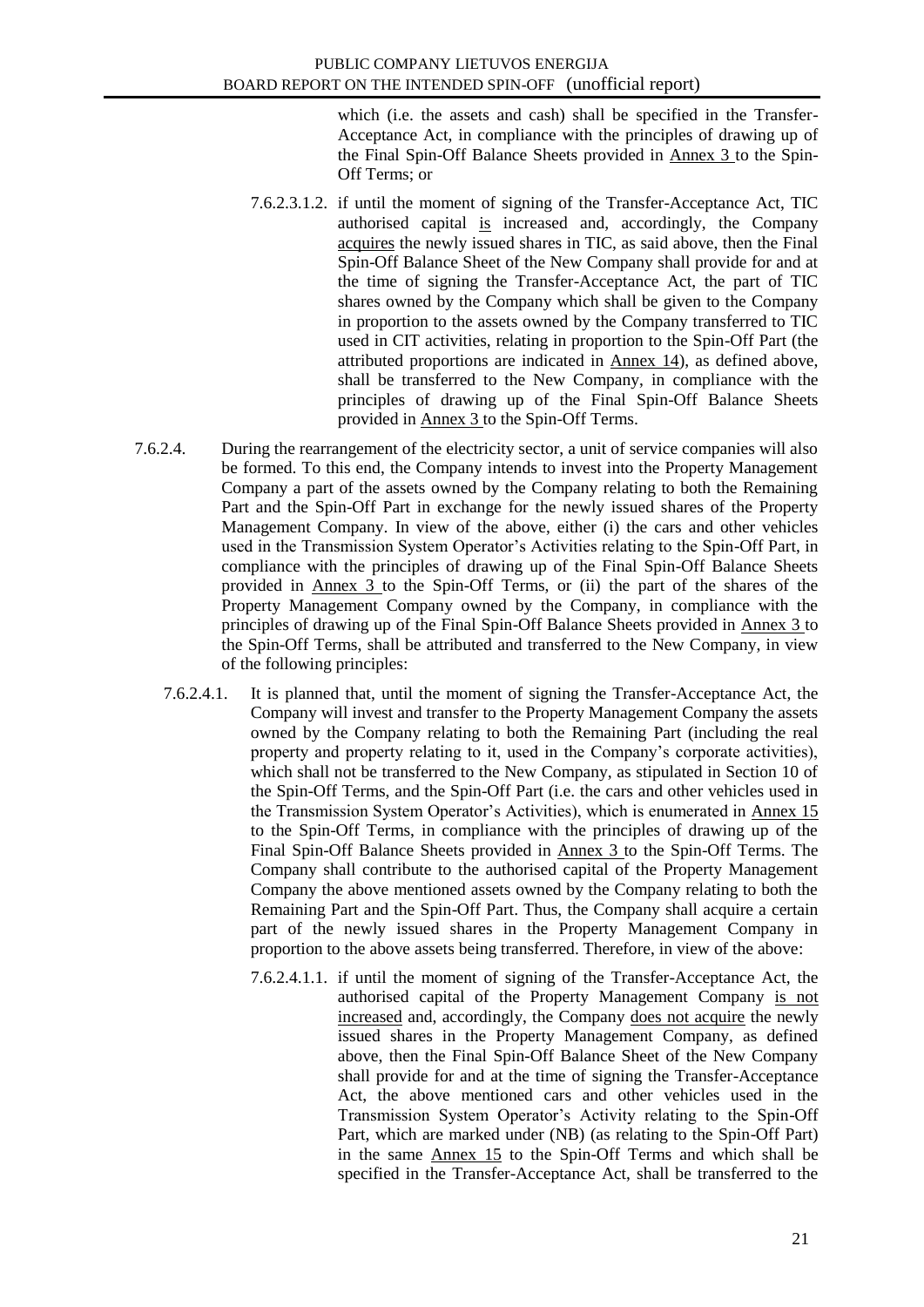New Company, in compliance with the principles of drawing up of the Final Spin-Off Balance Sheets provided in Annex 3 to the Spin-Off Terms; or

- 7.6.2.4.1.2. if until the moment of signing of the Transfer-Acceptance Act, the authorised capital of the Property Management Group is increased and, accordingly, the Company acquires the newly issued shares in the Property Management Company, as said above, then the Final Spin-Off Balance Sheet of the New Company shall provide for and at the time of signing the Transfer-Acceptance Act, the part of the shares in the Property Management Company owned by the Company which shall be given to the Company in proportion to the assets transferred to the Property Management Company (the vehicles) relating to the Spin-Off Part, as described above, shall be transferred to the New Company, in compliance with the principles of drawing up of the Final Spin-Off Balance Sheets provided in Annex 3 to the Spin-Off Terms.
- 7.6.2.5. Fibre Lines 1 used in the Transmission System Operator"s Activities relating to the Spin-Off Part, which are separately enumerated in Annex 16 to the Spin-Off Terms (Fibre Lines 1 are also repeatedly indicated in Annex 10 to the Spin-Off Terms), shall be transferred to the New Company. The assets defined in this item shall be specified in the Transfer-Acceptance Act, in compliance with the principles of drawing up of the Final Spin-Off Balance Sheets provided in Annex 3 to the Spin-Off Terms.
- 7.6.2.6. All employees of the Company relating to the Spin-Off Part enumerated in Annex 17 to the Spin-Off Terms shall be transferred to the New Company. The New Company shall take over employment contracts of such employees and all employer"s rights and obligations from the moment of the signing of the Transfer-Acceptance Act. The employment relations of the Company"s employees transferred during the Spin-Off to the New Company shall not terminate, the employees' rights and obligations under their employment contracts shall remain, including their length of service. The list of employees to be transferred to the New Company as defined in this item of the Spin-Off Terms shall be specified in the Transfer-Acceptance Act.
- 7.6.2.7. Additionally, to the extent related to the activity of servicing the electricity network carried out by the Company, the employees of the Company relating to the Spin-Off Part, which are enumerated in Annex 18 to the Spin-Off Terms, shall also be transferred to the New Company, if until the moment of signing of the Transfer-Acceptance Act, ETP authorised capital is not increased, as described above in the Board Report. Accordingly, the New Company shall take over employment contracts of such employees and all employer"s rights and obligations from the moment of signing of the Transfer-Acceptance Act, as described above in item 7.6.2.6 of the Board Report. The list of employees to be transferred to the New Company described in this item shall be specified in the Transfer-Acceptance Act.
- 7.6.2.8. Additionally, to the extent related to the activity of servicing the electricity network carried out by the Company, the employees of the Company relating to the Spin-Off Part, which are enumerated in Annex 19 to the Spin-Off Terms, shall also be transferred to the New Company, if until the moment of signing of the Transfer-Acceptance Act, TETAS authorised capital is not increased, as described above in the Board Report. Accordingly, the New Company shall take over employment contracts of such employees and all employer"s rights and obligations from the moment of signing of the Transfer-Acceptance Act, as described above in item 7.6.2.6 of the Board Report. The list of employees to be transferred to the New Company described in this item shall be specified in the Transfer-Acceptance Act.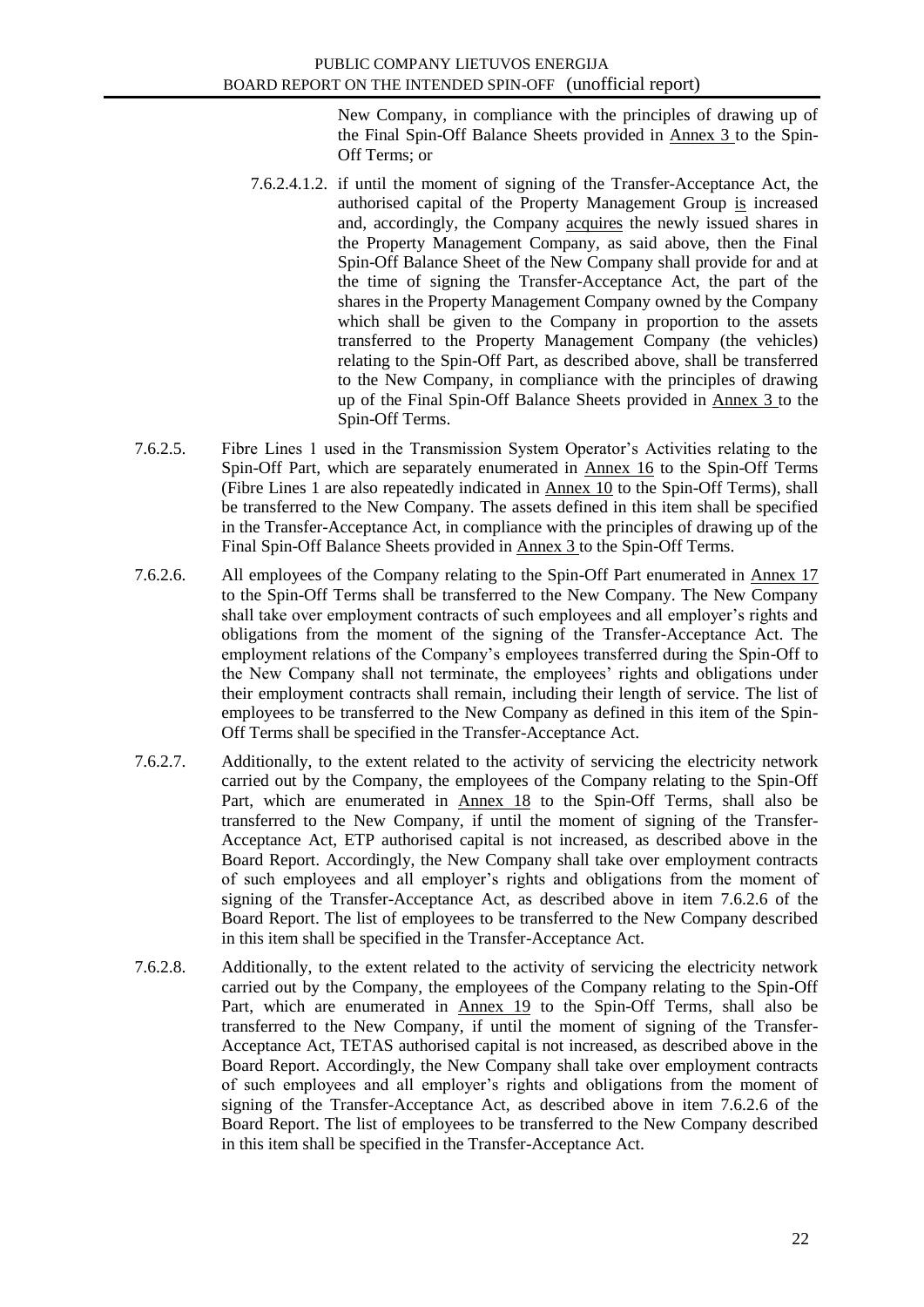- 7.6.2.9. All rights and obligations relating to the Spin-Off Terms shall be transferred to the New Company under the agreements enumerated in Annex 20 to the Spin-Off Terms and which shall be specified in the Transfer-Acceptance Act. Accordingly, the New Company shall take over the rights and obligations arising from the agreements indicated in this item from the moment of the signing of the Transfer-Acceptance Act.
- 7.6.2.10. (i) All rights and obligations relating to the Spin-Off Part under the state land lease agreements regarding land lease (sublease), which are enumerated in Annex 21 to the Spin-Off Terms and which shall be specified in the Transfer-Acceptance Act; as well as (ii) the servitudes relating to the Spin-Off Part and all rights and obligations relating to them under the agreements enumerated in Annex 22 to the Spin-Off Terms and which shall be specified in the Transfer-Acceptance Act, shall be transferred to the New Company. Accordingly, the New Company shall take over the servitudes and the rights and obligations arising from the agreements indicated in this item from the moment of signing of the Transfer-Acceptance Act.
- 7.6.2.11. Additionally, to the extent related to the activity of servicing the electricity network carried out by the Company, the rights and obligations relating to the Spin-Off Part under the agreements enumerated in Annex 23 to the Spin-Off Terms and which shall be specified in the Transfer-Acceptance Act, shall also be transferred to the New Company, if until the moment of signing of the Transfer-Acceptance Act, ETP authorised capital is not increased, as described above in the Board Report, and/or such agreements are not transferred to ETP. Accordingly, the New Company shall take over the rights and obligations arising from the agreements indicated in this item from the moment of signing of the Transfer-Acceptance Act.
- 7.6.2.12. Additionally, to the extent related to the activity of servicing the electricity network carried out by the Company, the rights and obligations relating to the Spin-Off Part under the agreements enumerated in Annex 24 to the Spin-Off Terms and which shall be specified in the Transfer-Acceptance Act, shall be transferred to the New Company, if until the moment of signing of the Transfer-Acceptance Act, TETAS authorised capital is not increased, as described above in the Board Report, and/or such agreements are not transferred to TETAS. Accordingly, the New Company shall take over the rights and obligations arising from the agreements indicated in this item from the moment of signing of the Transfer-Acceptance Act.
- 7.6.2.13. (i) All rights and obligations arising from negotiations regarding conclusion of agreements relating to the Spin-Off Part, which will be concluded already after the moment of execution of the Transfer-Acceptance Act, however, which, if concluded before the moment of execution of the Transfer-Acceptance Act, would have been transferred to the New Company; as well as (ii) all rights and obligations arising from public procurement procedures relating to the Spin-Off Part, which will be started by the Company until the moment of the signing of the Transfer-Acceptance Act and which shall be indicated in the Transfer-Acceptance Act, shall be transferred to the New Company. Accordingly, the New Company shall take over the rights and obligations indicated in this item from the moment of signing of the Transfer-Acceptance Act, as well as shall proceed with the public procurement procedures started by the Company and transferred to the New Company, including conclusion and signing of agreements and all other required documents with successful tenderers of such public procurement procedures.
- 7.6.2.14. All studies possessed and scientific investigations performed by the Company relating to the Spin-Off Part, as well as all rights and obligations relating to them enumerated in Annex 25 to the Spin-Off Terms and which shall be specified in the Transfer-Acceptance Act, shall be transferred to the New Company. Accordingly, the New Company shall take over the studies and performed scientific investigations indicated in this item and the rights and obligations relating to them from the moment of signing of the Transfer-Acceptance Act.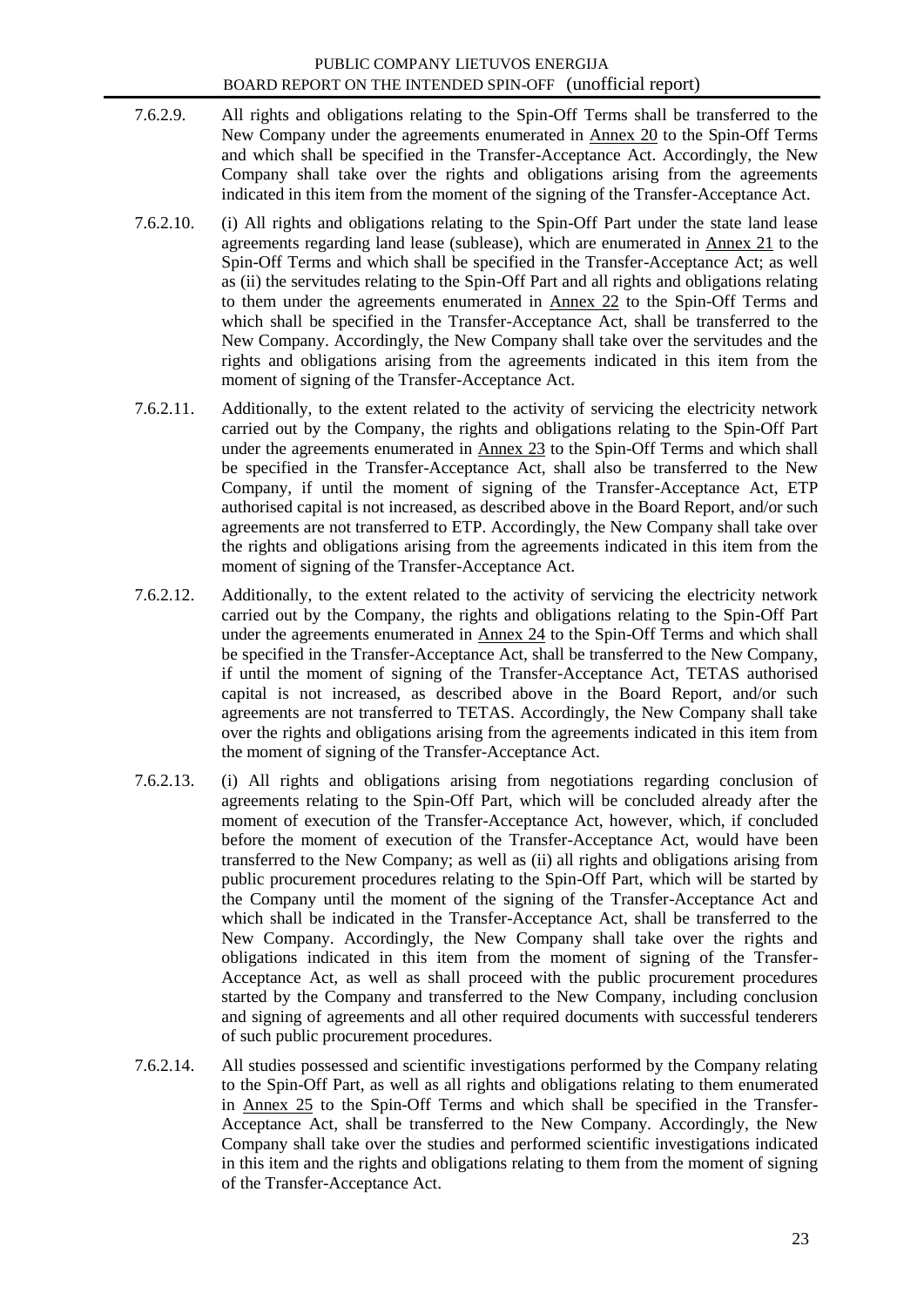- 7.6.3. The composition of the assets, rights and obligations transferred to the New Company at the moment of the factual transfer to the New Company shall be established in the Transfer-Acceptance Act basing on the factual condition as on the day of execution of the Transfer-Acceptance Act, in compliance with the principles of drawing up of the Final Spin-Off Balance Sheets provided in Annex 3 to the Spin-Off Terms.
- 7.6.4. In case the rights and obligations of the Company arising from one transaction (or in other cases when the respective rights and obligations may not be divided among the Companies to be Active) need to be attributed to several Companies to be Active, such Companies to be Active shall make every and all reasonable efforts (e.g., shall conclude new transactions establishing rights and obligations as close as possible in their content and financial effect to the rights and obligations in the original transaction, which could be attributed to the Companies to be Active) in order for the respective Company to be Active to acquire the rights and obligations attributable to the respective Spin-Off Part.
- 7.6.5. In case the transfer of the respective rights and obligations under the transactions or other rights and obligations requires approvals/authorisations for such transactions by other parties or state or municipal institutions, the Company until the completion of the Spin-Off and the Companies to be Active after the completion of the Spin-Off shall make every and all reasonable efforts in order to obtain such approvals/authorisations. If such approvals are not obtained until the signing of the Transfer-Acceptance Act, the Company and the New Company shall make every and all reasonable efforts in order for the New Company to acquire, instead of the part of the rights and obligations it cannot acquire, the rights and obligations which are as close as possible in their content and financial effect (e.g., conclude a new transaction establishing the similar rights and obligations or obtain the respective authorisation or licence).
- 7.6.6. During the Spin-Off, the New Company shall take over under the Transfer-Acceptance Act (unless the imperative legal rules stipulate otherwise) or under the procedure established by legal acts renew all licences, permits or authorisations relating to the Spin-Off Part which are required for carrying out its activity, if such licences, permits or authorisations are not required for the Company itself; or shall obtain anew all licences, permits or authorisations required for carrying out its activity.
- 7.6.7. In case the changes in the Company"s activity mentioned in items 7.6.2.2-7.6.2.4 of the Board Report were made before the adoption of the Decision on the Company Spin-Off and such changes are to be deemed material changes in the Company"s assets, rights and obligations, the head of the Company shall prepare and present the notifications provided for in paragraph 4 of Article 65 of the Company Law.
- 7.6.8. In case of any non-compliances in respect of the assets, rights and obligations to be transferred to the New Company, the following documents should be taken as a basis: (i) the principles indicated in Annex 3 to the Spin-Off Terms, the Final Spin-Off Balance Sheets and the Transfer-Acceptance Act; and (ii) Annexes 1 and 2 to the Spin-Off Terms.
- 7.6.9. Transfer of assets, rights and obligations relating to the Spin-Off Part shall be carried out taking into consideration all the changes conditioned by the Company"s economic activity until the date of transfer of assets, rights and obligations relating to the Spin-Off Part. The Spin-Off Part shall pass to the New Company under the Transfer-Acceptance Act (all the documents comprising the Transfer-Acceptance Act) as of signing of such Transfer-Acceptance Act.
- 7.6.10. The Transfer-Acceptance Act shall be executed after completion of the Spin-Off. After completion of the Spin-Off and based on the Transfer-Acceptance Act the Final Spin-Off Balance Sheets shall be drawn-up as at the date of the Transfer-Acceptance Act (i.e. the date of the Final Spin-Off Balance Sheets and the date of the Transfer-Acceptance Act shall be the same), which shall disclose the Company's equity, assets and obligations remaining with the Company after the Spin-Off and the equity, assets and obligations of the New Company in fact transferred to it based on the principles and procedure of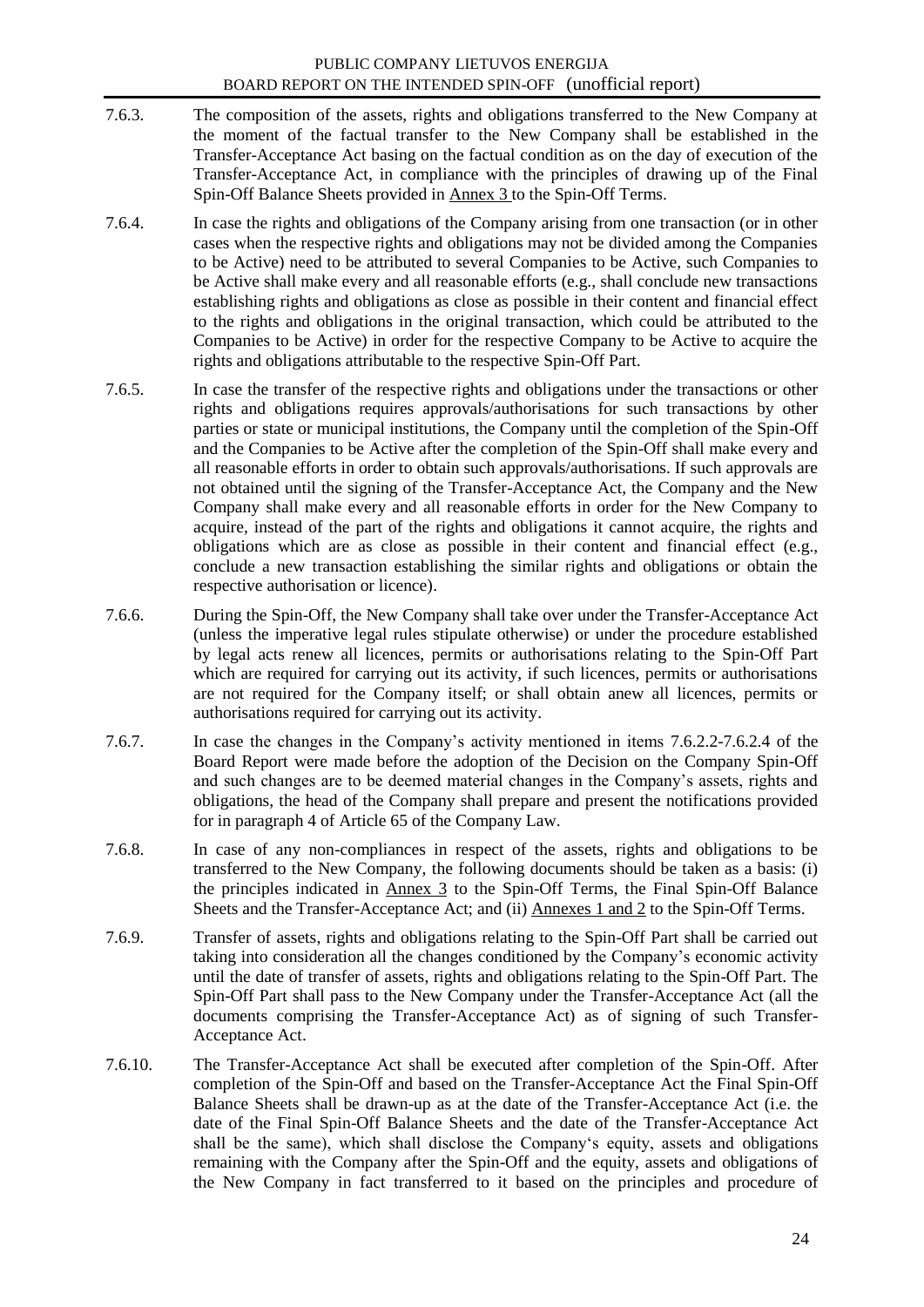drawing-up of the Final Spin-Off Balance Sheets specified in Annex 3 to the Spin-Off Terms.

- 7.6.11. The Transfer-Acceptance Act shall provide for the composition of the assets, rights and obligations transferred to the New Company at the time of their actual transfer based on their condition existing on the day of execution of the Transfer-Acceptance Act, in accordance with the principles and procedure of drawing-up of the Final Spin-Off Balance Sheets provided for in Annex 3 to the Spin-Off Terms. The assets, rights and obligations transferred to the New Company may also be adjusted by supplementary documents drawn-up by the Companies to be Active after the Spin-Off (Adjustment Acts, etc.).
- 7.6.12. From the moment of signing of the Transfer-Acceptance Act, the respective rights and obligations existing within the composition of the Spin-Off Part, as well as the rights and obligations under transactions and concluded transactions shall pass over to the New Company and become the rights and obligations and the concluded transactions of the New Company so as if they were such from the very beginning, unless the imperative rules of the legal acts provide otherwise.
- 7.6.13. From the moment of signing of the Transfer-Acceptance Act, all the transactions attributed to the Spin-Off Part shall be included into the accounting of the New Company, unless the imperative legal rules or the Spin-Off Terms provide otherwise. Transactions concluded by the New Company itself shall be included into the accounting of the New Company from the registration of the New Company in the Register of Legal Entities in compliance with the legal acts.
- 7.6.14. The rights and obligations arising from the moment of signing of the Transfer-Acceptance Act, which result from or in relation to the Spin-Off Part, shall be attributed to the New Company.
- 7.7. Assets, rights and obligations not subject to transfer to the New Company.
- 7.7.1. The current and non-current assets, rights, obligations and transactions remaining with and attributable to the Company relating to the Remaining Part shall be established as at 30 June 2010 on the basis of the principles of drawing up of the Spin-Off Balance Sheets as at 30 June 2010 stipulated in Annex 1 to the Spin-Off Terms and the Spin-Off Balance Sheets as at 30 June 2010 attached in Annex 2 to the Spin-Off Terms drawn up basing on the interim financial statements of the Company as at 30 June 2010 and the principles of drawing up of the Spin-Off Balance Sheets as at 30 June 2010 attached in Annex 1 to the Spin-Off Terms.
- 7.7.2. Upon separation from the Company of the Spin-Off Part under the Spin-Off Terms and transferring of such part to the New Company, the assets, rights, obligations and transactions not attributed to the Spin-Off Part, i.e. the Remaining Part (which shall be specified simultaneously specifying the Spin-Off Part to be transferred to the New Company), which shall not pass to the New Company (therefore, the New Company shall not be subject to any rights and obligations in relation thereto), shall remain to the Company which continues its activity after the Spin-Off, in compliance with the principles of drawing up of the Final Spin-Off Balance Sheets stipulated in Annex 3 to the Spin-Off Terms, unless the Spin-Off Terms or the Decision on the Company Spin-Off provide for otherwise (if it does not contradict the legal acts of the Republic of Lithuania).
- 7.8. The Spin-Off of AB Lietuvos energija shall be deemed completed upon registration of AB Lietuvos energija, which shall continue its activity after the Spin-Off, the articles of association amended due to the Spin-Off in the Register of Legal Entities and upon registration of the new company established after the Spin-Off - LITGRID turtas AB.
- 7.9. The planned date of starting the New Company"s activity after taking over from the Company the assets, rights and obligations relating to the Spin-Off Part transferred to the New Company shall be 1 December 2010, however, not later than by 1 February 2011.